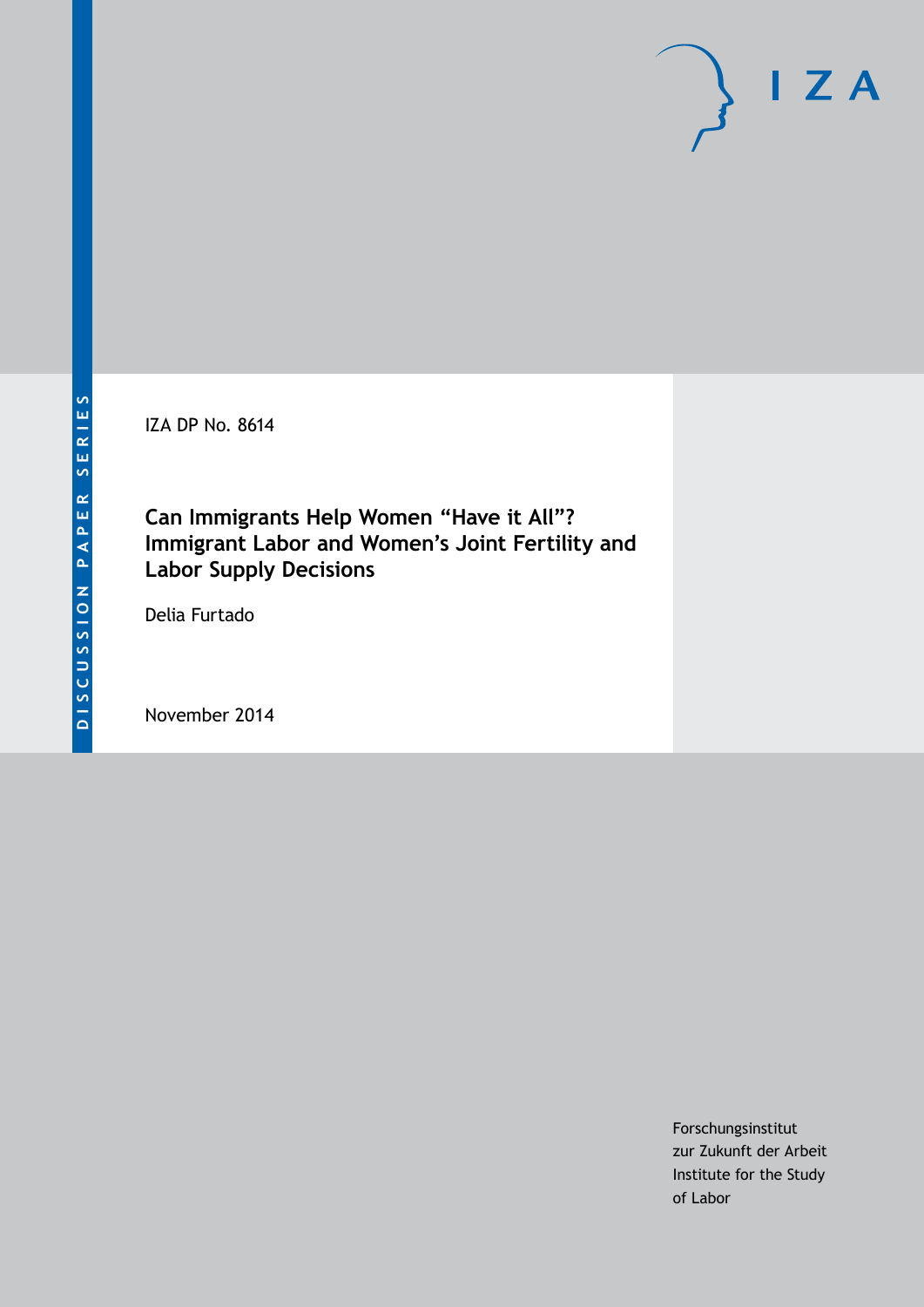# **Can Immigrants Help Women "Have it All"? Immigrant Labor and Women's Joint Fertility and Labor Supply Decisions**

**Delia Furtado**

*University of Connecticut and IZA*

Discussion Paper No. 8614 November 2014

IZA

P.O. Box 7240 53072 Bonn **Germany** 

Phone: +49-228-3894-0 Fax: +49-228-3894-180 E-mail: [iza@iza.org](mailto:iza@iza.org)

Any opinions expressed here are those of the author(s) and not those of IZA. Research published in this series may include views on policy, but the institute itself takes no institutional policy positions. The IZA research network is committed to the IZA Guiding Principles of Research Integrity.

The Institute for the Study of Labor (IZA) in Bonn is a local and virtual international research center and a place of communication between science, politics and business. IZA is an independent nonprofit organization supported by Deutsche Post Foundation. The center is associated with the University of Bonn and offers a stimulating research environment through its international network, workshops and conferences, data service, project support, research visits and doctoral program. IZA engages in (i) original and internationally competitive research in all fields of labor economics, (ii) development of policy concepts, and (iii) dissemination of research results and concepts to the interested public.

<span id="page-1-0"></span>IZA Discussion Papers often represent preliminary work and are circulated to encourage discussion. Citation of such a paper should account for its provisional character. A revised version may be available directly from the author.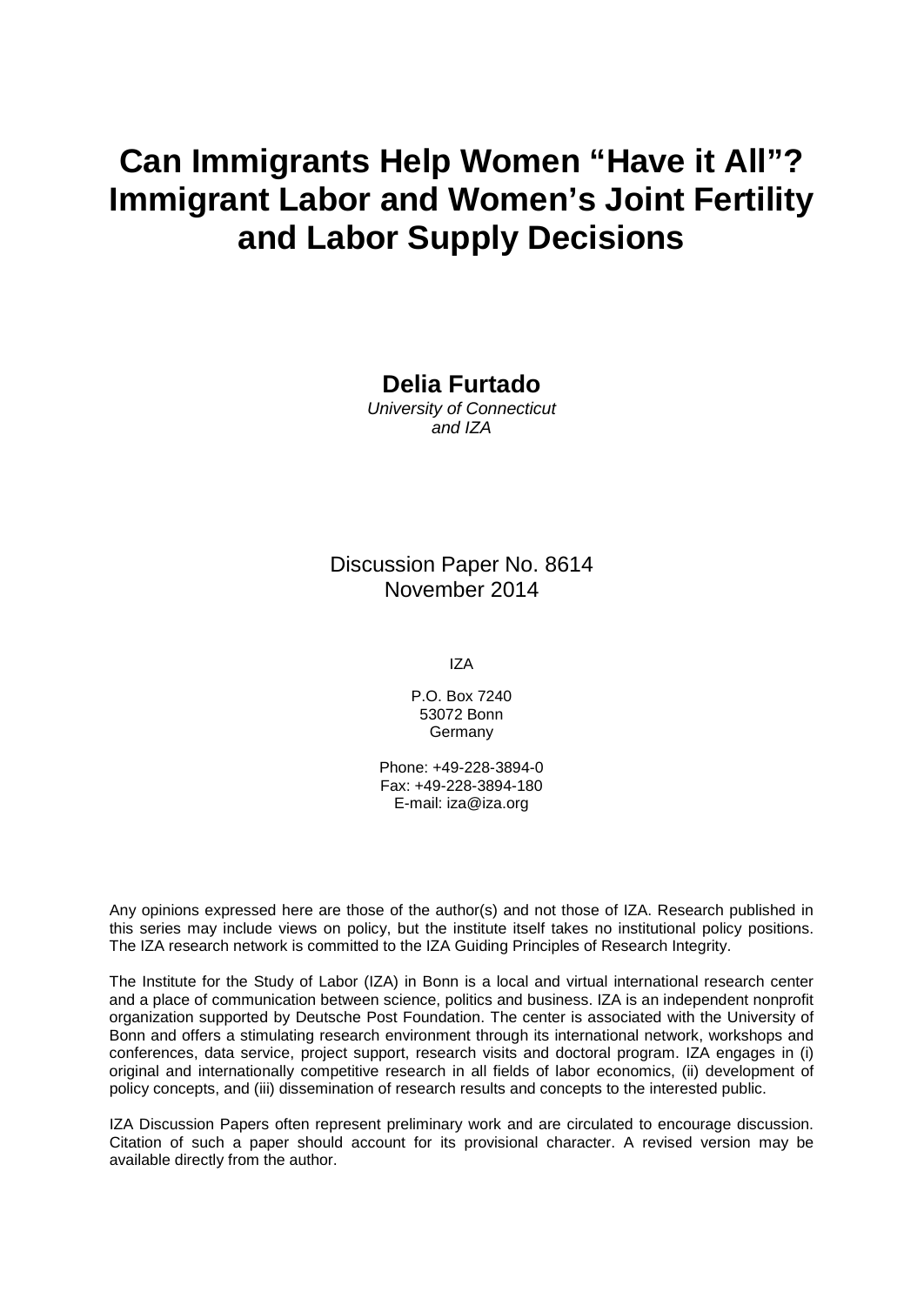IZA Discussion Paper No. 8614 November 2014

# **ABSTRACT**

# **Can Immigrants Help Women "Have it All"? Immigrant Labor and Women's Joint Fertility and Labor Supply Decisions[\\*](#page-1-0)**

This paper explores how inflows of low-skilled immigrants impact the tradeoffs women face when making joint fertility and labor supply decisions. I find increases in fertility and decreases in labor force participation rates among high skilled US-born women in cities that have experienced larger immigrant inflows. Most interestingly, these changes have been accompanied by decreases in the strength of the negative correlation between childbearing and labor force participation, an often-used measure of the difficulty with which women combine motherhood and labor market work. Using a structured statistical model, I show that the immigrant-induced attenuation of this negative correlation can explain about 24 percent of the immigrant-induced increases in the joint likelihood of childbearing and labor force participation in the U.S. between the years 1980 and 2000.

JEL Classification: D10, F22, J13, J22, R23

Keywords: child care, fertility, labor force participation, immigration, tetrachoric correlation

Corresponding author:

Delia Furtado Department of Economics University of Connecticut 365 Fairfield Way, Unit 1063 Storrs, CT 06269-1063 USA E-mail: [Delia.Furtado@uconn.edu](mailto:Delia.Furtado@uconn.edu)

This paper draws heavily from a working paper entitled, "Female Work and Fertility in the United States: Effects of Low-Skilled Immigrant Labor," coauthored with Heinrich Hock. I am grateful to him for the many insights he provided especially with regard to the statistical model used in the paper.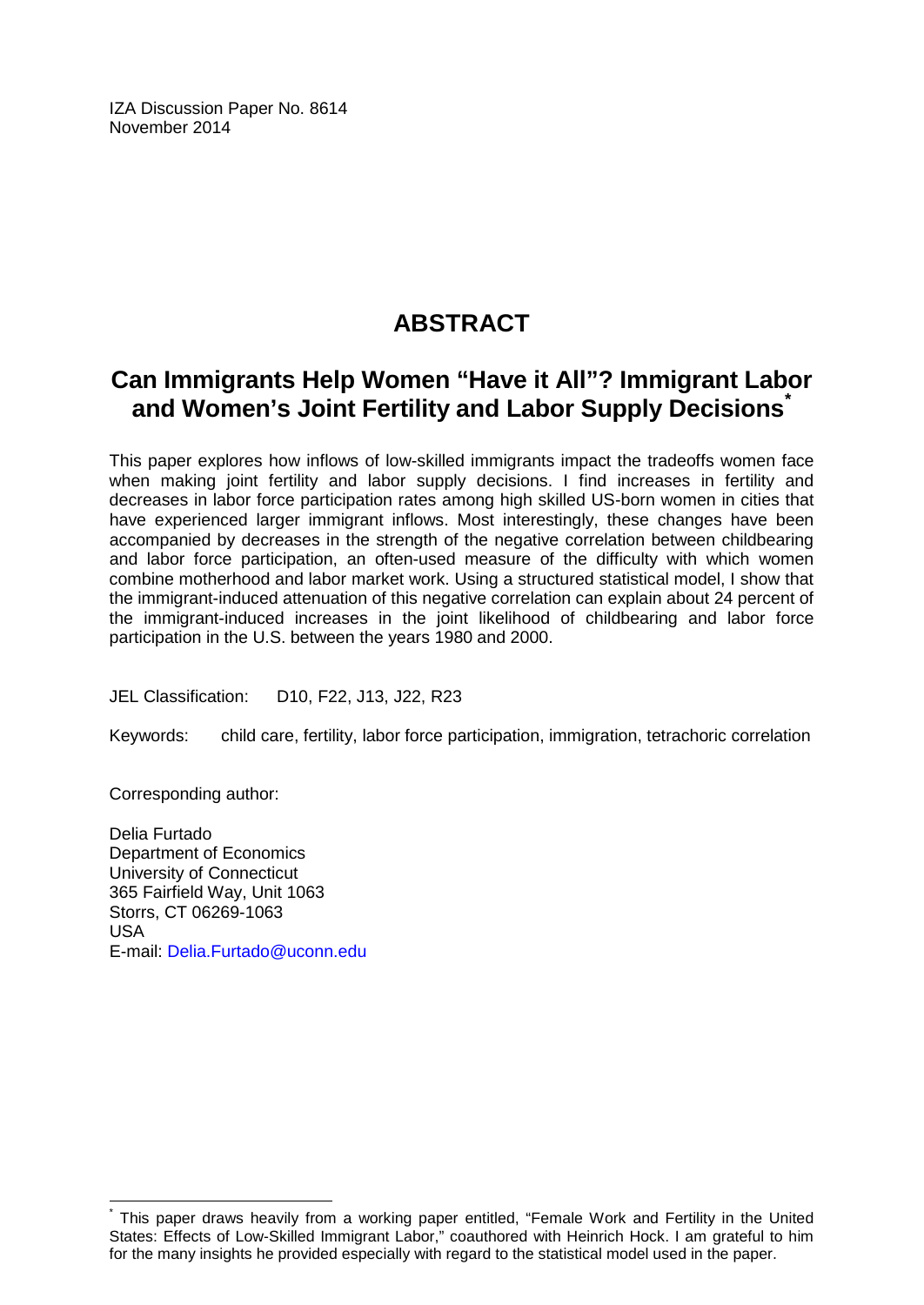### **1 Introduction**

The highly time-intensive nature of childrearing implies a tradeoff between fertility and labor supply, particularly for women given their traditional role of performing household work (Becker 1985; Willis 1973). Within-country empirical analyses indicate a consistently negative association between fertility and female labor force participation. However, Engelhardt, Kögel, and Prskawetz (2004) find that this relationship has weakened substantially since the 1960s, particularly in the United States, suggesting that women are finding it easier to combine their roles as workers and mothers.

Cross-country studies reveal a positive correlation between fertility and labor force participation since the 1980s (Adsera 2004; Brewster and Rindfuss 2000). There is evidence suggesting that high unemployment and unstable employment contracts in Southern Europe combined with the generous maternity benefits in Scandinavia can at least partially explain why countries with the highest fertility rates also have the highest female labor force participation rates (Adsera 2004). Cross-country differences in the cost, availability, and quality of child care, driven mostly by child care subsidies, might also explain why women in certain countries can more easily combine motherhood with labor force participation (Brewster and Rindfuss 1996). Formal child care is typically provided by the private market in the US, and any childcare subsidies are targeted to single mothers at the margin of receiving welfare payments (Blau and Tekin 2007). However, in light of the evidence that immigrant inflows are associated with decreases in the price (Furtado 2014) and likely improvements in the convenience of child care (Cortes and Pan 2013), this paper examines whether and how the increased immigration to the US between 1980 and 2000 has contributed to the decreasing tradeoffs women face when making joint work and fertility decisions.

Consistent with the notion that combining mother and worker roles has become easier over time, fertility has been increasing for college-educated women (Shang and Weinberg 2012), the very women with the highest labor force participation rates. Although home appliances, such as microwave ovens, and time-saving products, such as frozen foods, have been found to play a role in explaining increased female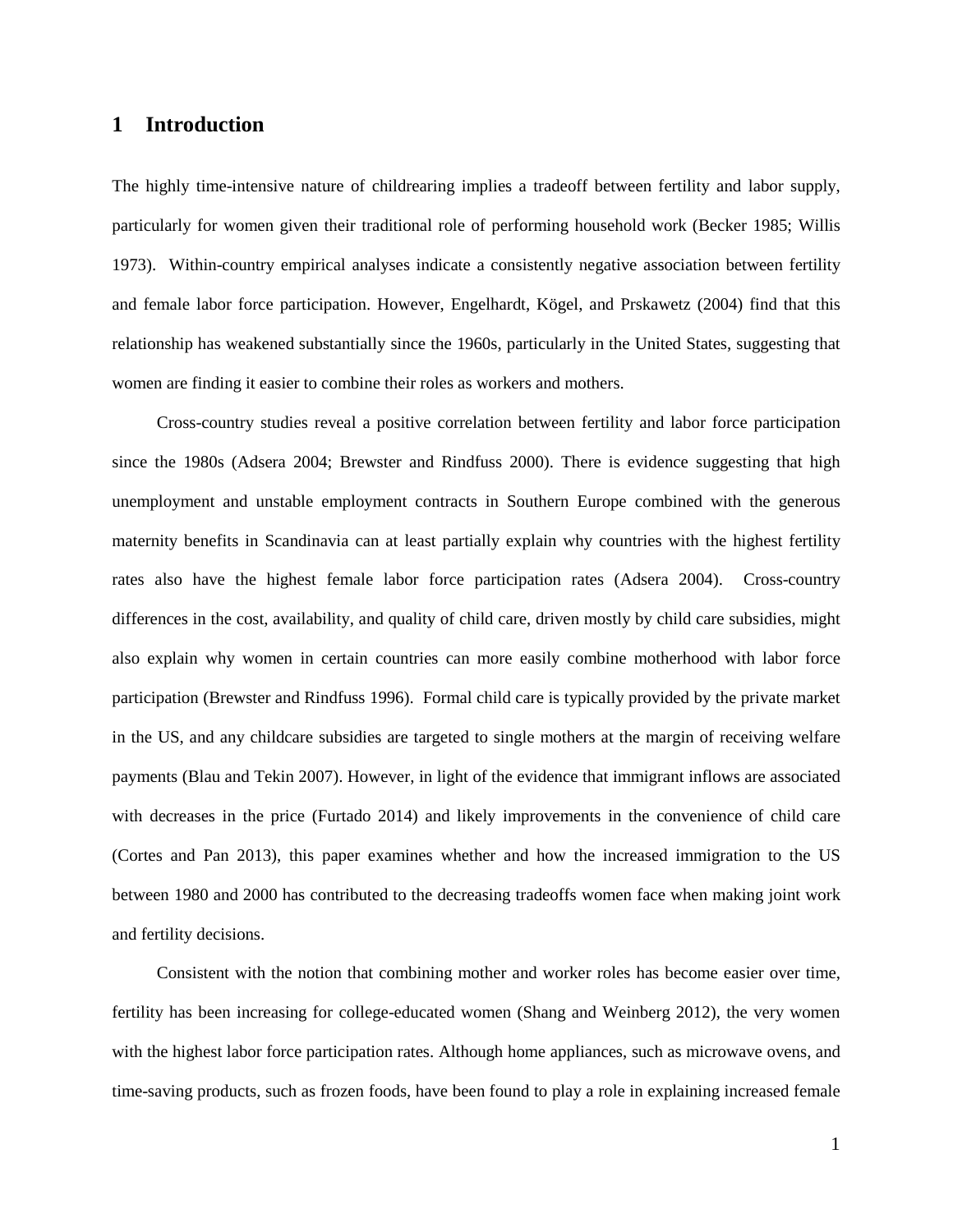labor force participation rates (Greenwood et al. 2005, Coen-Pirani et al. 2010), most of the diffusion of these technologies seems to have occurred before 1980 (Greenwood et al. 2005). Hazan and Zoabi (2014) present evidence of a U-shaped relationship between education and fertility among the newest cohorts of U.S. women. They explain this with a model showing that high wage women substitute housekeeping and babysitting services for their own time in household production thereby allowing them to increase fertility without sacrificing their careers. The authors' empirical results suggest that this new pattern is attributable to the change in the cost of child care relative to high skilled women's wages.

Another line of research investigates the relationship between childcare costs and the likelihood that mothers work (Blau and Robins 1988; Connelly 1992, Kimmel 1998, and Kornstad and Thoreson 2007). In a survey article, Blau and Currie (2006) highlight the wide-ranging estimated elasticities of employment with respect to child care costs and attribute cross-study discrepancies largely to variation in biases from different estimation strategies. Newer studies estimate mothers' labor supply decisions by exploiting cross time and regional variation in the price or availability of care resulting from differences in the implementation of childcare-related public policies (Baker, Gruber and Mulligan 2008; Cascio 2009, Lefebvre and Merrigan 2008, Lundin et al. 2008, Havnes and Mogstad 2011). While these studies generally find that decreased childcare costs increase maternal labor supply, the estimates differ quite substantially. In fact, some studies find little to no causal impact of subsidized child care on mother's employment (Cascio 2009; Havnes and Mogstad 2011). It may be that subsidized child care simply crowds out informal childcare arrangements (Havnes and Mogstad 2011), but it is also possible that women respond to less expensive child care by having an additional child which then depresses labor supply, perhaps temporarily. Exploiting variation generated from a Swedish childcare subsidy reform, Mörk, Sjögren, and Svaleryd (2013) find that lower childcare costs lead to more childbearing.

Another potential source of variation in the price, convenience, and quality of child care comes from cross-city differences in the availability of low-skilled immigrant labor. My analysis complements a growing literature, pioneered by Cortes and Tessada (2011), examining the relationship between immigration and labor supply decisions of highly skilled native women. Cortes and Tessada find that low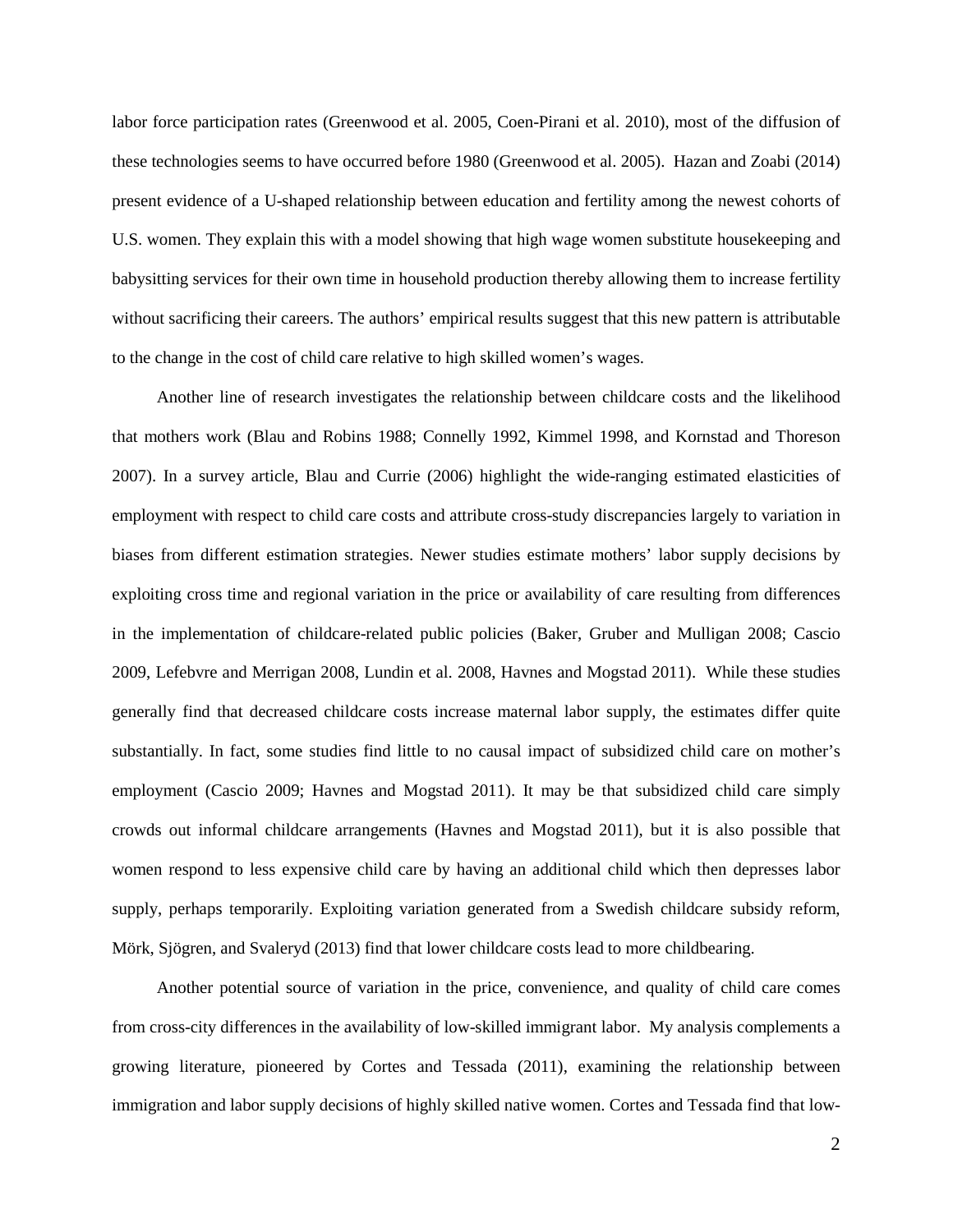skilled immigration to large U.S. metropolitan areas led to increases in the number of hours worked by women at the top of the wage distribution. Similar conclusions have been drawn for Spain (Farre, Gonzalez, and Ortega 2011), Italy (Barone and Mocetti 2011), and Hong Kong (Cortes and Pan 2013).

Fertility rates of high skilled US born women have also been shown to increase in response to immigrant inflows (Furtado 2014). Consistent with the labor supply impacts of immigration literature, Furtado (2014) finds increased likelihoods of women working 50 hours a week or more in response to immigration, but perhaps paradoxically, she also finds decreases in labor force participation rates, a result potentially attributable to women temporarily leaving the labor force upon giving birth but then working long hours upon returning. $<sup>1</sup>$ </sup>

Regardless of whether women respond to immigrant-induced decreases in childrearing costs by increasing labor supply and decreasing fertility, increasing fertility and decreasing labor supply, or even increasing both, lower childcare costs should make it less important to leave the labor force after giving birth. Thus, we should expect that in cities with larger immigrant inflows, the negative correlation between childbearing and labor force participation should become less strong. This is precisely the result in Furtado and Hock (2010). However, the problem with using correlations to measure the difficulty with which women combine their roles as worker and mother is that correlations cannot directly quantify changes in observable outcomes of individuals.

In this paper, I start by considering the direct impact of immigration on the likelihood that a woman chooses to both give birth *and* participate in the labor market shortly thereafter, certainly a more tangible measure of mother-worker role compatibility. Next, I estimate the impact of immigrant inflows on the likelihood of childbearing, the likelihood of participating in the labor force, and the correlation between the two. The structure of the model allows me to then combine these estimates to construct an indirect measure of the impact of immigration on the joint likelihood of childbearing and labor force

<span id="page-5-0"></span> $1$  Cortes and Tessada's (2011) estimates of the impact of immigration on labor force participation of high skilled women in the U.S. are also negative, but statistically insignificant. Barone and Mocetti (2011) estimate positive but insignificant effects in their study of Italy, while Farre et al. (2011) and Cortes and Pan (2013) do find a positive and statistically significant relationships for high skilled females in Spain and Hong Kong, respectively. My results may differ from all of these given that my sample consists only of women of childbearing age.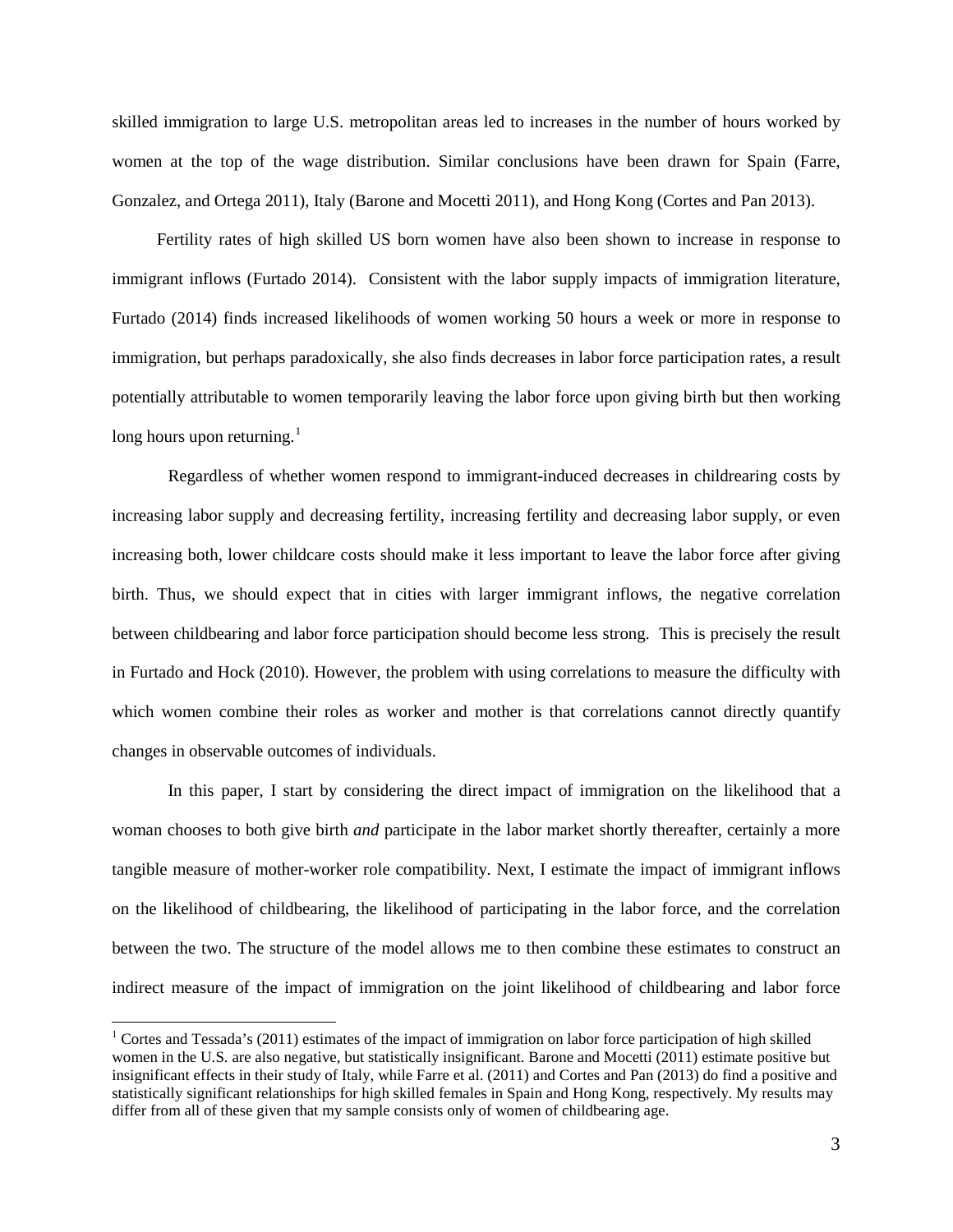participation. I then decompose this effect into three components: the effect on childbearing, the effect on labor force participation, and the effect on the correlation between the two. In so doing, I can then determine how much of the increase in the joint likelihood of childbearing and working is attributable to a decrease in the tradeoffs women face when making fertility and labor supply decisions.

The difficulty with any empirical analysis of immigration that exploits cross-city variation in foreign-born concentrations is that immigrants do not choose where to live randomly. They may be more likely to reside in areas with an industry mix more (or less) conducive to combining work and family for highly skilled women. It is also plausible that immigrants tend to move to areas with more demand for childcare services precisely because women in these areas want to both have larger families and to work. Following other studies in this literature, I take an enclave-based instrumental variables approach pioneered by Card (2001) which exploits historical settlement patterns of immigrants from different countries.

Using U.S. Census data from 1980 to 2000 in conjunction with 1970 data to construct the enclave-based instrument, I find that inflows of low-skilled immigrants between 1980 and 2000 resulted in a higher joint likelihood of childbearing and labor force participation among high-skilled women. These increases were a result of increases in fertility that were accompanied by reductions in labor force participation (LFP) rates. I find that that about 24 percent of the impact of immigration on the joint likelihood of childbearing and working was attributable to a weakening of the negative fertility-work correlation. This suggests that indeed low skilled immigration has made it easier for women to combine work and family responsibilities. Additional analyses suggest that these results are quite robust and are unlikely to be driven by omitted variable or selection bias.

The remainder of the paper is organized as follows. In Section 2, I describe the model of decision making that underpins my investigation of childbearing and labor force participation patterns. A brief description of the data used in the analysis follows in Section 2. After presenting the main results in Section 3, I discuss how the estimated parameters may be interpreted. I also conduct specification checks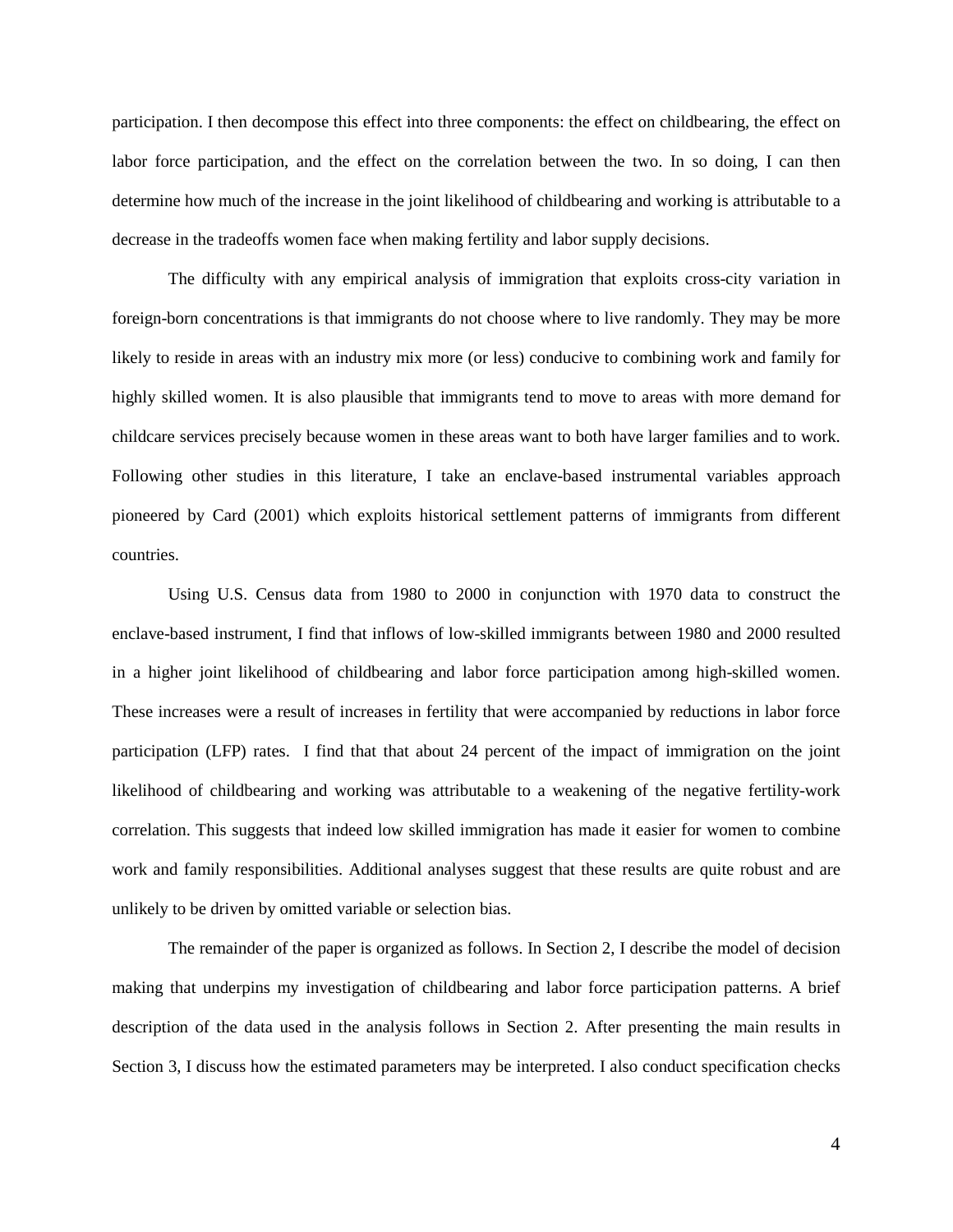concerning the validity of the estimation method and the extent to which geographic selection might affect the results. Finally, Section 4 provides additional discussion and concluding remarks.

#### **2 Fertility and Labor Force Participation Decisions**

#### **2.1 The Model**

Female employment and fertility decisions can be described using the standard bivariate probit model framework:

$$
C_{igm}^* = \beta_1 L S I_{mt} + \omega_1' \mathbf{v}_{igm} + \varepsilon_{igm}^C \tag{1}
$$

$$
L_{igmt}^* = \beta_2 L S I_{mt} + \omega_2' \mathbf{v}_{igmt} + \varepsilon_{igmt}^L
$$
 (2)

where  $C_{igm}^*$  and  $L_{igm}^*$  describe the desirability of childbearing and labor force participation (LFP) for woman *i* who is a member of age group *g* and living in metropolitan area *m* in year *t*. As will be discussed in more detail below, we divide the sample into groups predominantly because correlations can only be calculated at some level of aggregation. Although we use age to define groups in our analysis, this model could be applied to groups based on other exogenous determinants of childbearing and labor force participation. The associated binary outcomes are  $C_{igm}$  and  $L_{igmt}$ , where  $C_{igm} = 1$  is observed if  $C_{i_{emt}}^*$  > 0 and likewise for labor force participation. The presence of a child at or below the age of 1 in the household is used to measure childbearing.<sup>[2](#page-5-0)</sup> There is no generally applicable exclusion restriction to identify the effect of childbearing on employment or vice-versa. Consequently, both equations have the same right-hand-side variables and yield estimates of the net effects of these variables on work and fertility outcomes. The vector of controls,  $\mathbf{v}_{iemt}$ , includes city, region-year, and age group fixed effects as well as other demographic variables. The two error terms,  $\varepsilon_{\text{igmt}}^C$  and  $\varepsilon_{\text{igmt}}^L$  are distributed according to a joint normal distribution with a mean of zero.

<span id="page-7-0"></span><sup>&</sup>lt;sup>2</sup> Using older children to measure childbearing would be problematic because parameters of interest will be identified off of within-MSA differences in the size of the immigrant population across decades. Decisions to have older children are not likely to be affected by relatively recent changes in the immigrant population.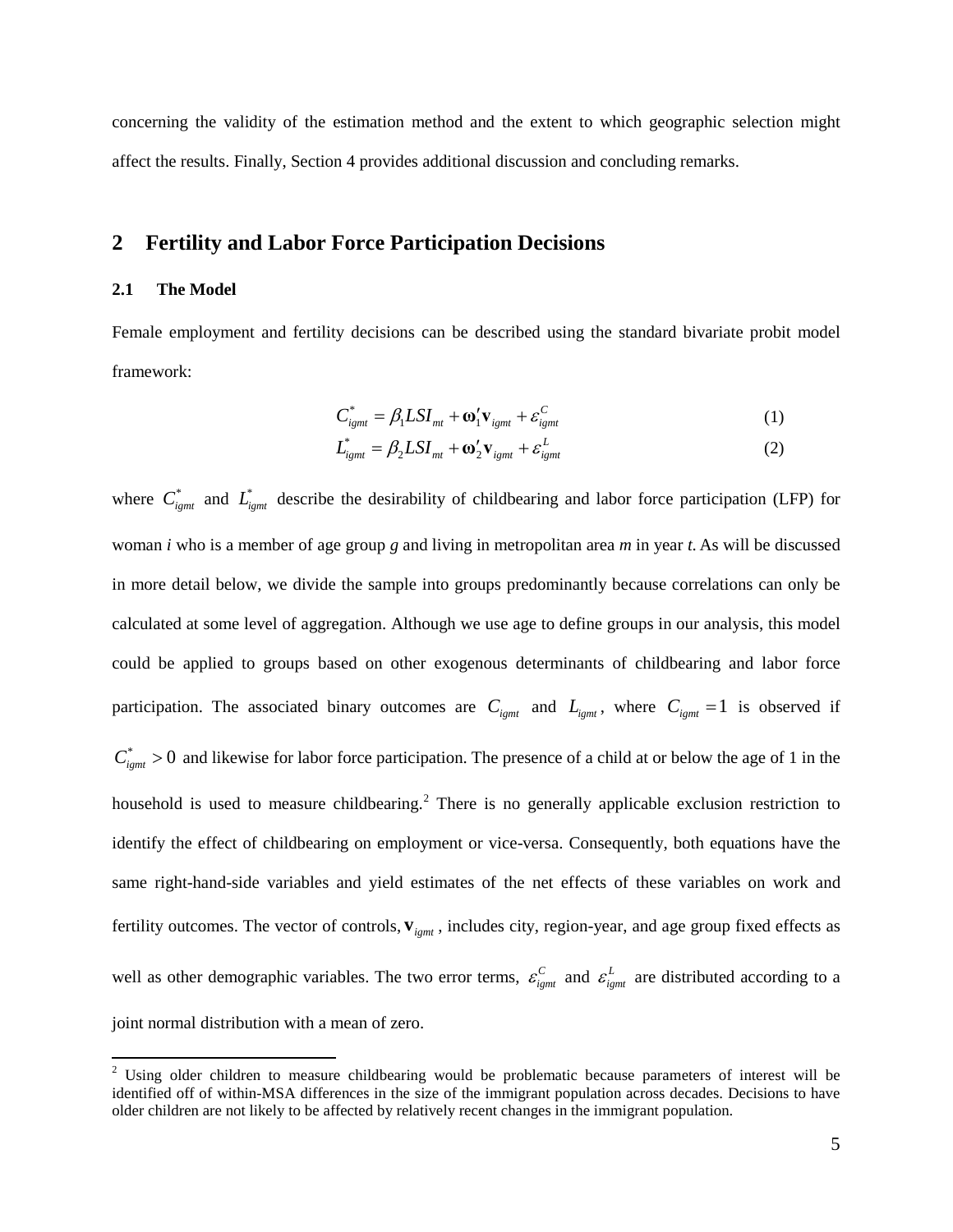Even under the assumption that low-skilled immigrant inflows only affect childbearing and labor force participation decisions of high skilled women by decreasing childcare costs, theory does not provide clear predictions for  $\beta_1$  and  $\beta_2$ . As described in detail in Blau and Robins (1989), women may respond to lower childcare costs by having an additional child given the reduction in the price of childrearing. They may also work more hours given that their net take-home pay increases when childcare costs decrease. However, because of the highly time-intensive nature of caring for young children, labor force participation may, at least initially, decrease if women respond to lower childcare costs by having an additional child. Similarly, if upon entering the labor force (as a result of decreased childcare costs) women start valuing their roles as breadwinners, they may choose not to have a second or third child. In the end, the net impact of childcare costs, and hence low-skilled immigration, on fertility and labor supply decisions is an empirical question.

In addition to examining the propensities to work and to bear children, the standard bivariate probit model enables an analysis of the correlation between the two. If the error terms in equations (1) and (2) follow a bivariate normal distribution,  $\rho_{gmt} = corr(\varepsilon_{igm}^C, \varepsilon_{igm}^L)$  is, by definition, the *tetrachoric correlation*. The tetrachoric correlation can be understood as the degree to which changes in childbearing- -that are not a result of immigration and the other variables in the model--translate into changes in labor force participation (alternatively, the degree to which exogenous changes in labor force participation translate into changes in childbearing). Hence the tetrachoric correlation would, for example, determine the effect of an unintended pregnancy on desired labor supply or the effect of an increase in the local demand for high-skilled labor on the desirability of childbearing. Thus,  $\rho$  should be negative as is almost universally the case in the sample. Although the use of bivariate models to study behaviors is certainly not new, an innovation of this paper is to explore how the correlation is affected by low-skilled immigration. I use the parameterization

$$
\rho_{gmt} = \beta_3 L S I_{mt} + \omega'_3 \mathbf{v}_{gmt} + e_{gmt},\tag{3}
$$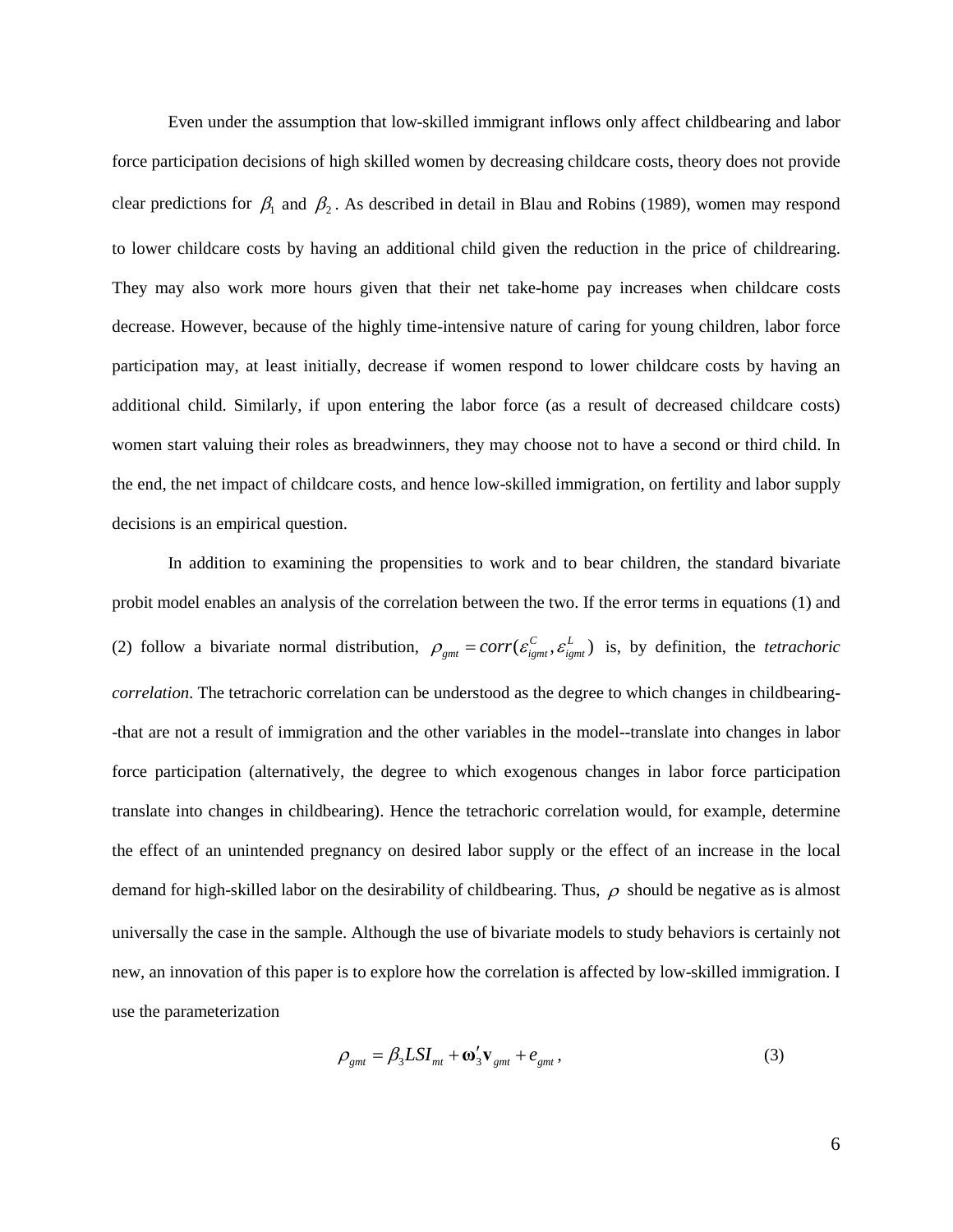where  $\mathbf{v}_{gmt}$  is a vector of characteristics of women in group *g* in metro *m* in year *t*, and  $e_{gmt}$  represents the un-modeled determinants of  $\rho$ . If an increase in low-skilled immigration results in less expensive, more convenient, or better quality market-based childcare services,  $\beta_3$  should be positive. That is, low-skilled immigration should dampen the negative latent correlation between childbearing and labor supply.

#### **2.2 Grouped Estimation with Instrumental Variables**

Although I start with the individual-level data provided by IPUMS, the analyses are all conducted with metropolitan area-year-age group cells as the unit of observation. The reasons for creating these groups are twofold. First, the group-level model, which is based on a slight generalization of Amemiya's (1974) grouped bivariate probit specification, allows for a straightforward application of instrumental variables. More importantly, grouping is necessary in order to calculate the tetrachoric correlation, which, like any other correlation, is not defined at the individual level. Linking the effect of immigration on the correlation to its effect on the joint probability of work and childbearing, an innovation of our work, would not be possible without the grouped model.

The coefficients in the individual-level model presented in the previous section can be estimated by analyzing sample proportions and using group-level explanatory variables ( $\mathbf{v}_{gmt}$ ). Given the bivariate normal distribution of the error terms, the expected rates of childbearing and LFP follow univariate normal distributions:

$$
\pi_{gmt}^{C} = \Phi\left(\beta_1 L S I_{mt} + \omega_1' \mathbf{v}_{gmt}\right) \text{ and } \pi_{gmt}^{L} = \Phi\left(\beta_2 L S I_{mt} + \omega_2' \mathbf{v}_{gmt}\right) \tag{4}
$$

Let  $p_{gmt}^C$ ,  $p_{gmt}^L$ , and  $p_{gmt}^{CL}$  denote the observed proportions of the women in group *g* in metropolitan area *m* in year *t* that bear children, participate in the labor force, and do both, respectively. A first-order Taylor expansion around the expected values of the sample proportions results in the linear equations:

$$
c_{gmt} = \beta_1 L S I_{mt} + \omega_1' \mathbf{v}_{gmt} + u_{gmt}^1, \tag{5}
$$

$$
\ell_{gmt} = \beta_2 L S I_{mt} + \mathbf{\omega}_1' \mathbf{v}_{gmt} + u_{gmt}^2, \tag{6}
$$

7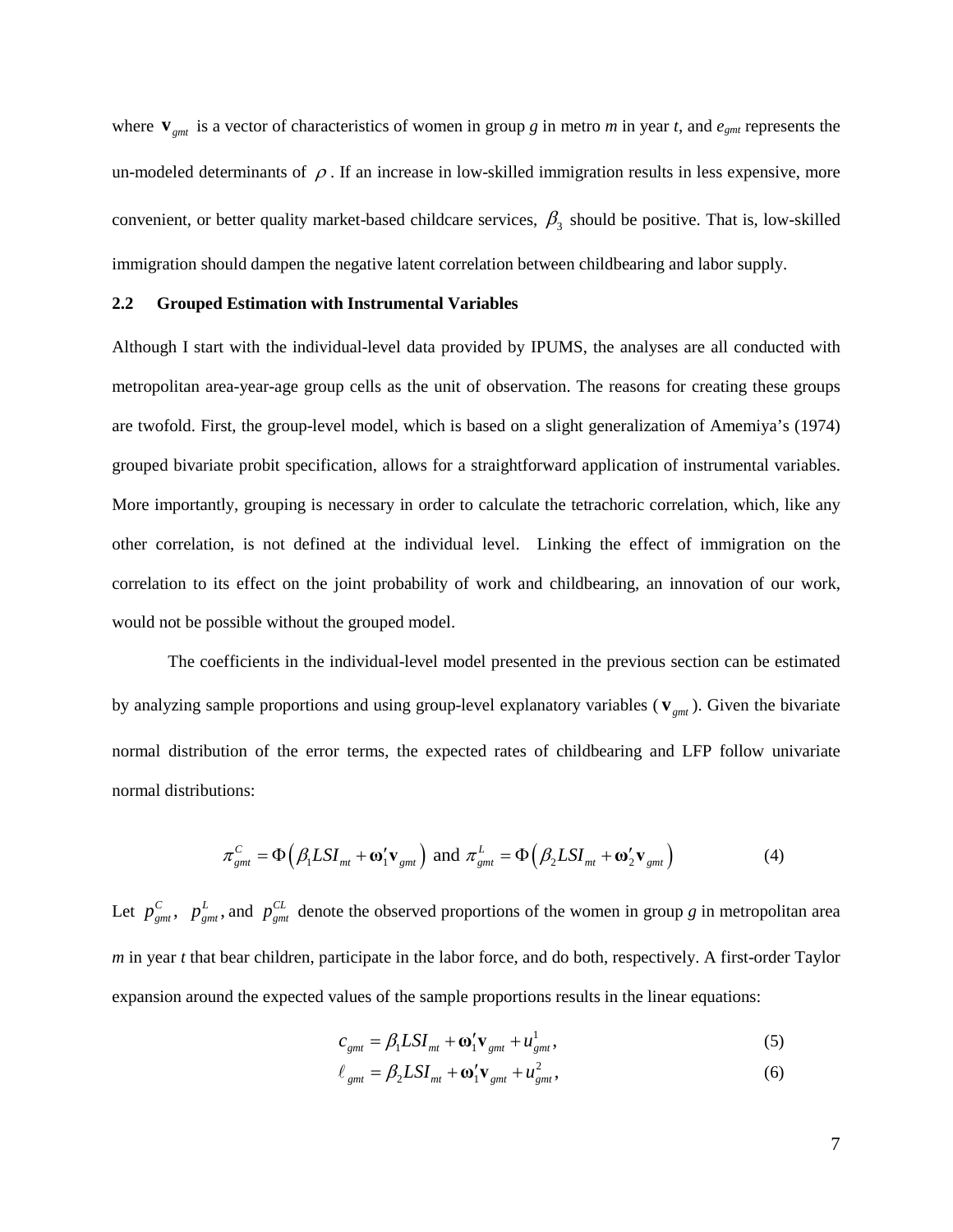where  $c_{gmt} = \Phi^{-1}(p_{gmt}^C)$  and  $l_{gmt} = \Phi^{-1}(p_{gmt}^L)$  denote the inverse standard normal cumulative distribution (normit) function applied to the observed rates of childbearing and LFP. Thus, we can estimate these equations with linear univariate models despite the bivariate structure of the overall model. Moreover, based on equation (3), the expression for the empirical analogue of the population tetrachoric correlation obtained from the data can be expressed as

$$
r_{gmt} = \beta_3 L S I_{mt} + \omega'_3 \mathbf{v}_{gmt} + u_{gmt}^3. \tag{7}
$$

Equations  $(5)-(7)$  correspond to Amemiya's  $(1974)$  equations  $(4.11)-(4.13)$ , with the expression in  $(7)$ additionally relying on the parameterization of the tetrachoric correlation described above.

The empirical analog of the tetrachoric correlation is significantly less straightforward to compute than the analogues of the expected rates of childbearing and labor force participation. It is calculated based on the population relationship:

$$
\pi_{gmt}^{CL} = F(\Phi^{-1}(\pi_{gmt}^{C}), \Phi^{-1}(\pi_{gmt}^{L}), \rho_{gmt}) \equiv G(\pi_{gmt}^{C}, \pi_{gmt}^{L}, \rho_{gmt})
$$
(8)

where  $\pi_{emt}^{CL}$  represents the expected share of women who simultaneously bear children and participate in the labor force and  $F(\cdot)$  denotes the standard bivariate normal distribution function. Using the observed proportions ( $p^C$ ,  $p^L$ , and  $p^{CL}$ ) as analogues of the expected values in equation (8) allows me to calculate the empirical tetrachoric correlation,  $r_{gmt}$  based on the sample of outcomes. Although there is no closed-form solution for  $r_{gmt}$ , since  $F(\cdot)$  is monotonic in the third argument (Tihansky 1972), we can apply a recursive binary chop algorithm to search for the value of  $r_{gmt}$  that solves

$$
\left|p_{gmt}^{CL} - G(p_{gmt}^C, p_{gmt}^L, r_{gmt})\right| < \xi,
$$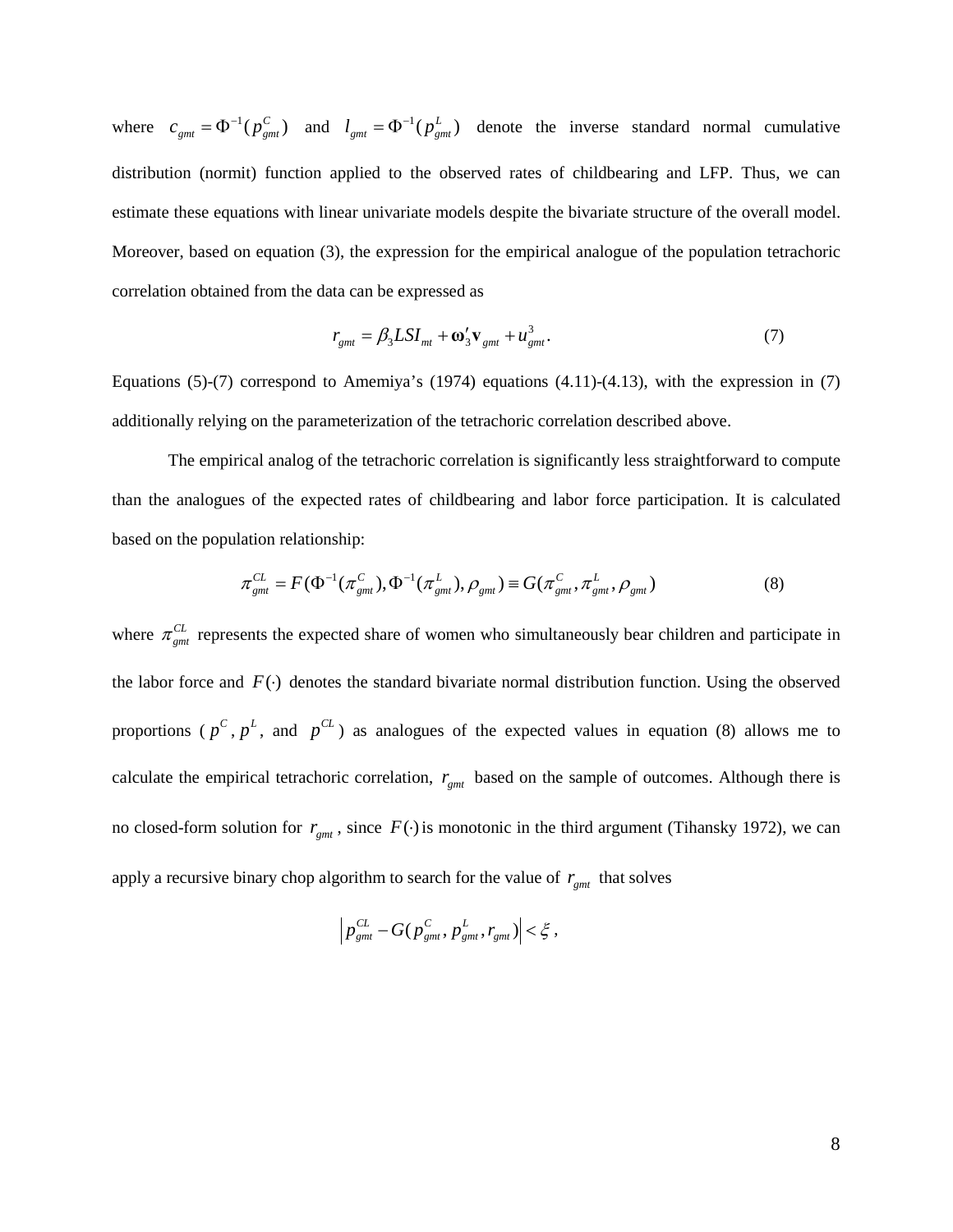where  $\xi$  represents a pre-defined level of precision, which we set to  $2^{-50}$ .<sup>[3](#page-7-0)</sup> Note that monotonicity of  $F(\cdot)$  also implies that a higher value of  $\rho$  will, *ceteris paribus*, translate into a higher joint likelihood of childbearing and labor force participation.

If there are any groups in which any of the dependent variables take on the same value across its members, the data become uninformative and it is not possible to estimate the empirical tetrachoric correlation. Consequently, I divide the sample of college-graduate women into only two broad age groups, women ages 22-32 and women ages 33-43, and include measures of the average characteristics of the group as explanatory variables. Even with these broadly specified categories, there were a few MSAyear-age group cells with all ones or all zeros. In these cases, I replace zeros with 0.001 and ones with 0.999 when calculating the normits and estimating  $\rho$ .

The model described by equations (5) through (7) is estimated using three separate linear equations of the form

$$
y_{gmt} = \beta L S I_{mt} + \mu_m + \mu_{kt} + \mu_g + \lambda_{mt} IncControl_{mt} + \theta' \mathbf{x}_{gmt} + u_{gmt},
$$
\n(9)

where *y* is one of the three dependent variables (*c, ℓ, r*). The low-skilled immigrant share of the overall working-age population immigration is denoted *LSI* . Metropolitan area-specific intercepts are indicated by  $\mu_m$ , while  $\mu_k$  represents time fixed effects specific to the *k*th Census region. The variable *IncControl* denotes the log of income per capita among working-age male college graduates. Added to these variables are age-group fixed effects ( $\mu_g$ ) and a vector of demographic controls ( $\mathbf{x}_{gmt}$ ). The vector  $\mathbf{x}_{gmt}$  includes the share of women of women in each MSA-year-age group cell who are married and the corresponding proportions of the group that self-identify as being black and that self-identify as being a member of another non-white, non-Hispanic race. Each group-MSA-year cell is weighted by the estimated population of women represented by the cell. Robust standard errors are clustered by MSA.

<span id="page-11-0"></span>In the following sections, I describe the data as well as the instrumental variables strategy and some baseline results relating immigrant inflows to the likelihood that women have both recently given birth

<sup>&</sup>lt;sup>3</sup> Stata code for this calculation will be available in an online appendix to this paper.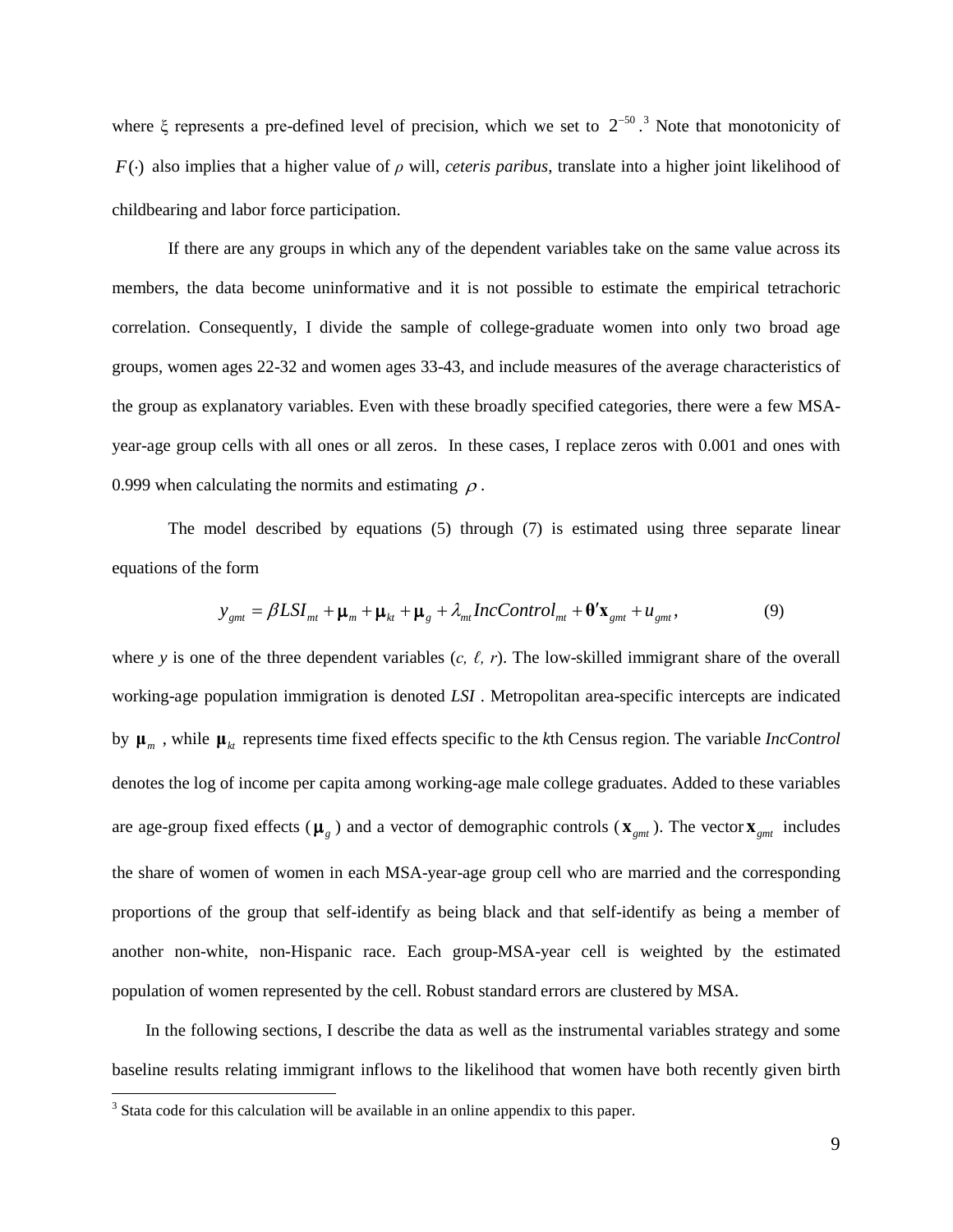and are participating in the labor market.<sup>[4](#page-11-0)</sup> I then come back to the model just presented to gain insight into a variety of the mechanisms whereby low-skilled immigration may exert its effects. Specifically, the model will allow me to separately estimate the impact of low-skilled immigration on: (i) the likelihood of bearing children, (ii) the likelihood of participating in the labor market, and (iii) the correlation between the two. Most importantly, however, the model will be used to indirectly calculate the effect of lowskilled immigration on the joint likelihood of working and giving birth, decomposing the total effect into changes in the marginal likelihoods and changes in the correlation between fertility and work.

### **3 Data**

In order to provide readers with a basic sense of what has been happening to women's work and fertility decisions over time, I start by plotting the proportion of women of child-bearing age that both work and have given birth in the previous year (a 3-year moving average is plotted to smooth out year-to-year fluctuations).<sup>[5](#page-12-0)</sup> As shown in Figure 1, the joint rate of childbearing and labor force participation is small in absolute terms, which reflects the relative infrequency of childbirth. However, the joint rate among women ages 18-39 almost doubled between 1970 and 2000. Among college graduates it more than doubled, increasing from approximately 2.5% to 4.9%.

My main analysis relies on data from the 1980-2000 Integrated Public Use Microdata Series (IPUMS) (Ruggles 2010) of the US Census.<sup>[6](#page-12-1)</sup> Additionally, the 1970 Census is used to construct the instrument for immigrant share. The sample consists of US-born non-Hispanic college-educated women

<sup>&</sup>lt;sup>4</sup> My measure of having given birth in the previous year is the presence of a child under the age of one in the household. Some of these children may have been adopted. Moreover, women who have given birth but are not residing with the child will not be counted in my measure of childbearing.

<span id="page-12-0"></span><sup>&</sup>lt;sup>5</sup> The figure draws on yearly data from the March Current Population Surveys (CPS), 1969-2001 (King et al. 2010). These data cannot be used for the main analysis because sample sizes are smaller and questions about immigration were only asked starting in 1994.

<span id="page-12-2"></span><span id="page-12-1"></span><sup>&</sup>lt;sup>6</sup> I do not use the more recent American Community Survey (ACS) data for several reasons. First, the ACS is conducted every year, but it is only a one percent sample of the population. Many researchers merge several years of ACS data to increase sample size, but this is problematic for the purposes of this paper because of my measures of fertility and foreign-born share. For example, if I were to use the 2007-2011 five year sample, I would at least partially be using the foreign born population in 2011 to predict pregnancy decisions in 2006. Second, the Great Recession may have induced a fair amount of noise into women's fertility and labor force participation decisions making it difficult to estimate parameters precisely despite the increase in sample size. Finally, on a more practical note, first stage estimates in the IV analysis were weak when using the more recent data.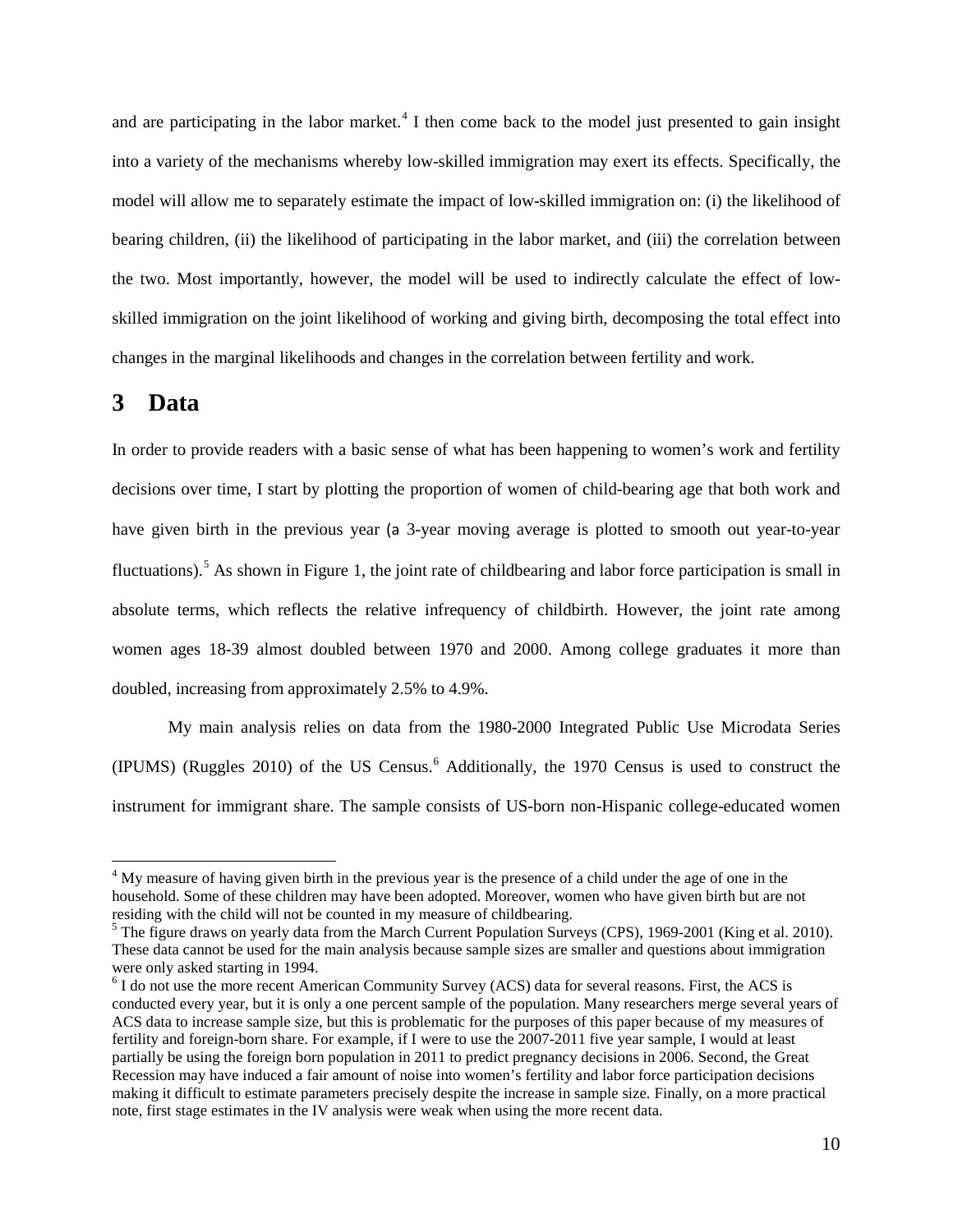between the ages of 22 and 42, inclusively. I focus on college-educated women both because they are more likely to use market-provided child care and because their labor market opportunities are less likely to be directly affected by low-skilled immigrant inflows. I do not include Hispanic women in the sample given their greater likelihood of being impacted by the mostly Hispanic low-skilled immigrant inflows for reasons unrelated to childcare markets.

A potential difficulty in exploiting within Metropolitan Statistical Area (MSA), cross-decade variation in immigrant share is that MSA boundaries change over time. Some of these changes reflect seemingly arbitrary decisions of the U.S. Office of Management and Budget (OMB), but others are due to natural expansions or contractions of economic activity in the outskirts of an MSA. If immigrants are more likely to settle in expanding cities and women living in outer suburbs make systematically different fertility and labor supply decisions, the changing MSA boundaries may result in biased estimated immigrant share coefficients. To at least partially address this issue, I follow Cortes and Tessada (2011) and use only MSAs with the same codes in the IPUMS between 1970 and 2000. This does not perfectly resolve the problem in that counties represented in MSAs listed with the same code may still have changed over the years. However, because these counties tend to have small populations, they are unlikely to severely bias results.

Table 1 presents descriptive statistics of the main variables used in the study. Given the nature of the analysis, all descriptive statistics in the table are constructed from the already grouped variables. The number of high-skilled women in the population represented by each of the MSA-year-age group cells are used as weights when calculating the statistics in the table. In constructing the immigrant share variable, I divide the number immigrants aged 18-64 with no more than a high school degree by the total population of the MSA in the same age range in the same year. The statistics in the low immigrant share column were constructed using cells in MSAs where the share immigrant was at or below the mean in the overall sample while statistics in the high immigrant share columns were constructed using the remainder of the overall sample.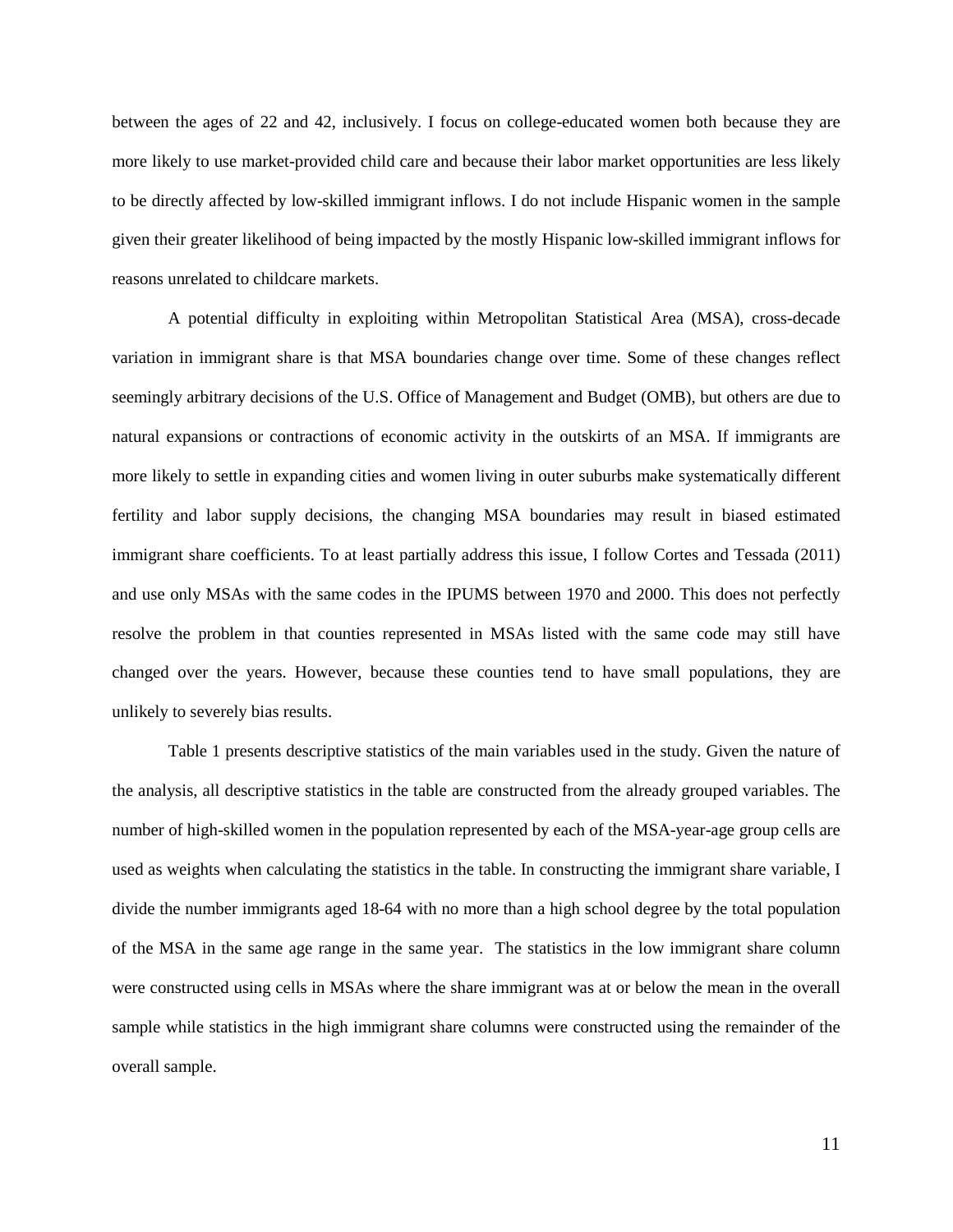Interestingly, the share of women in MSA-year-age group cells who have recently given birth and participate in the labor market is higher in cities with smaller immigrant populations. The correlation between fertility and labor force participation is also less negative in these cities. The table suggests that these relationships are driven by differences in the likelihood of childbearing since labor force participation rates are nearly identical in low and high immigration cities. The negative association between share foreign born and work-life balance cannot be taken too seriously given that the cities that attract more immigrants differ in ways that might affect women's fertility and labor supply decisions. For example, college-educated men in low immigration cities tend to have smaller yearly incomes. If highskilled women in these cities also have lower wages, the opportunity cost of childbearing and specifically, leaving the labor force after giving birth, will be lower.

Turning now to the characteristics of the college-educated women in the sample, Table 1 shows that marriage rates are higher among women in cities with fewer immigrants suggesting that family norms, as opposed to immigrant shares, may explain the higher fertility rates in low-immigrant cities. Also of note is that while the proportion of college-educated women in the sample that is black is practically the same across city-types, women in the sample are significantly more likely to be non-white, non-Hispanic, and non-black in high immigration cities.

## **4 Results**

### **4.1 Direct Estimation**

While the structure of the model will eventually allow me to decompose immigration's impact into several different components, I start by directly estimating the effect of immigrant inflows on the joint likelihood that high skilled women have recently born children and participate in the labor force. This portion of the analysis could have been conducted using individual-level data, but because I want to later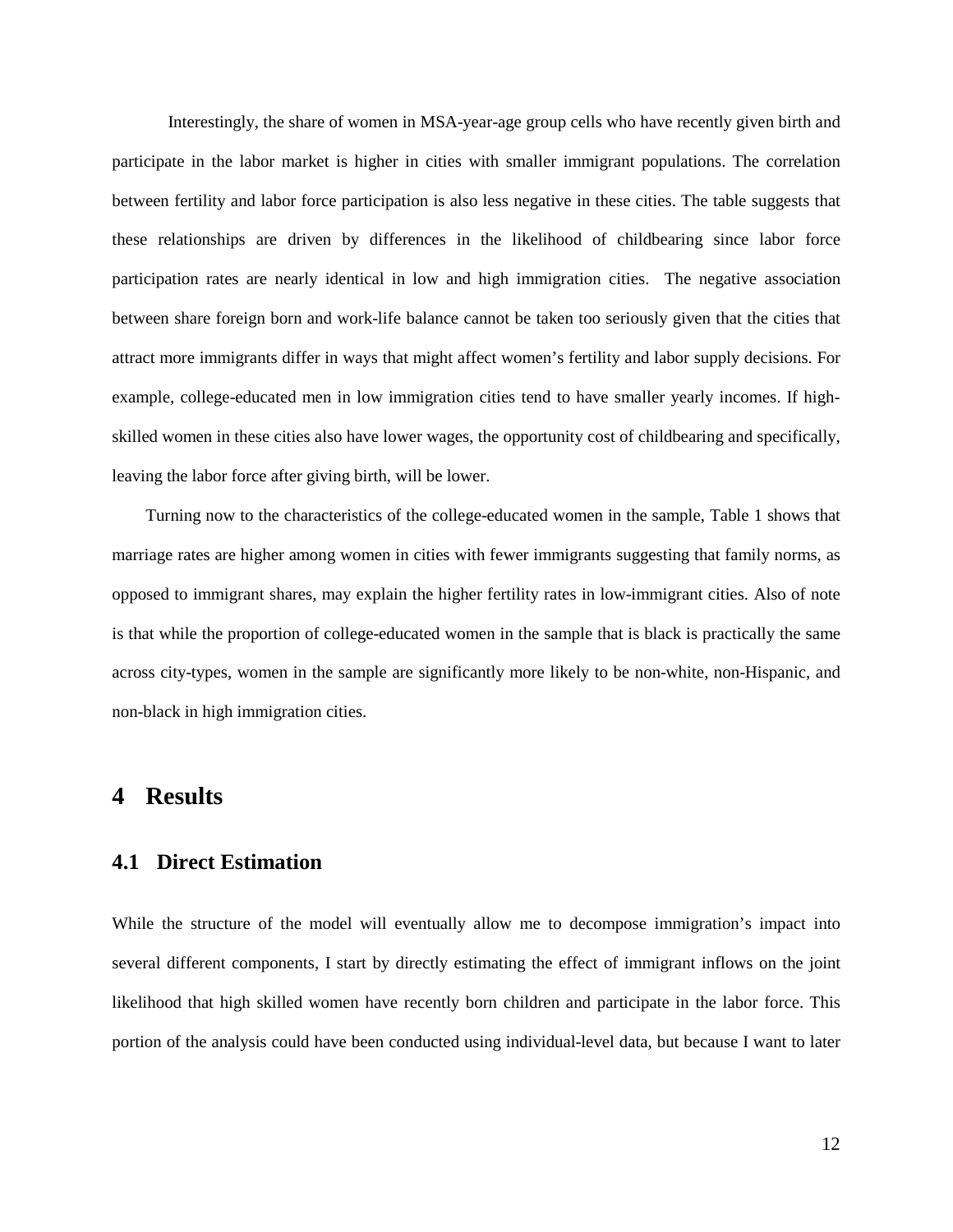compare the direct and indirect methods of estimating immigration impacts, I estimate the following equation using the grouped data probit model:

$$
d_{gmt} = \beta LSI_{mt} + \mu_m + \mu_{kt} + \mu_g + \lambda_m IncControl_{mt} + \theta' \mathbf{x}_{gmt} + e_{gmt},
$$

The right hand side variables are defined as before and  $d_{gmt}$  is equal to  $\Phi^{-1}(p_{gmt}^{CL})$ . Column 1 of Table 2 displays results from a simple univariate probit model with grouped data which includes only age group fixed effects, region-year fixed effects and controls for share married, share black, and share non-Hispanic, non-white, and non-black of the high-skilled women in the sample. Note that because there are no Hispanic women in the sample, the proportion white is the omitted category. In contrast to what theory would predict but consistent with the discussion of the descriptive statistics, high skilled women living in cites with larger low-skilled immigrant shares are *less* likely to have given birth in the previous year and at the same time participate in the labor market even when controlling for year-region fixed effects and age group fixed effects.

A natural concern with this model is that cities with large immigrant populations may be systematically different from cities with small immigrant populations in ways that affect women's family and work decisions for reasons unrelated to childcare markets. To partially address this issue, MSA fixed effects are added in Column 2. When identification comes from within MSA variation in the foreign born share over time, the sign of the estimate of the share immigrant coefficient reverses suggesting that the largest increases in the proportion of high skilled women who have had recently given birth and work occur in cities with the largest increases in low-skilled immigrant populations.

A problem with this specification arises if unobserved factors cause changes within a city in both the size of the immigrant population and women's work-fertility decisions. For example, changing gender norms may lead to more working mothers who demand childcare services and the resulting increase in childcare wages attracts immigrants to a city. To address these types of issues, I take a commonly used instrumental variables approach which exploits the tendency of immigrants to locate in established communities of coethnics (Card 2001). Using 1970 data, I start by constructing for each MSA the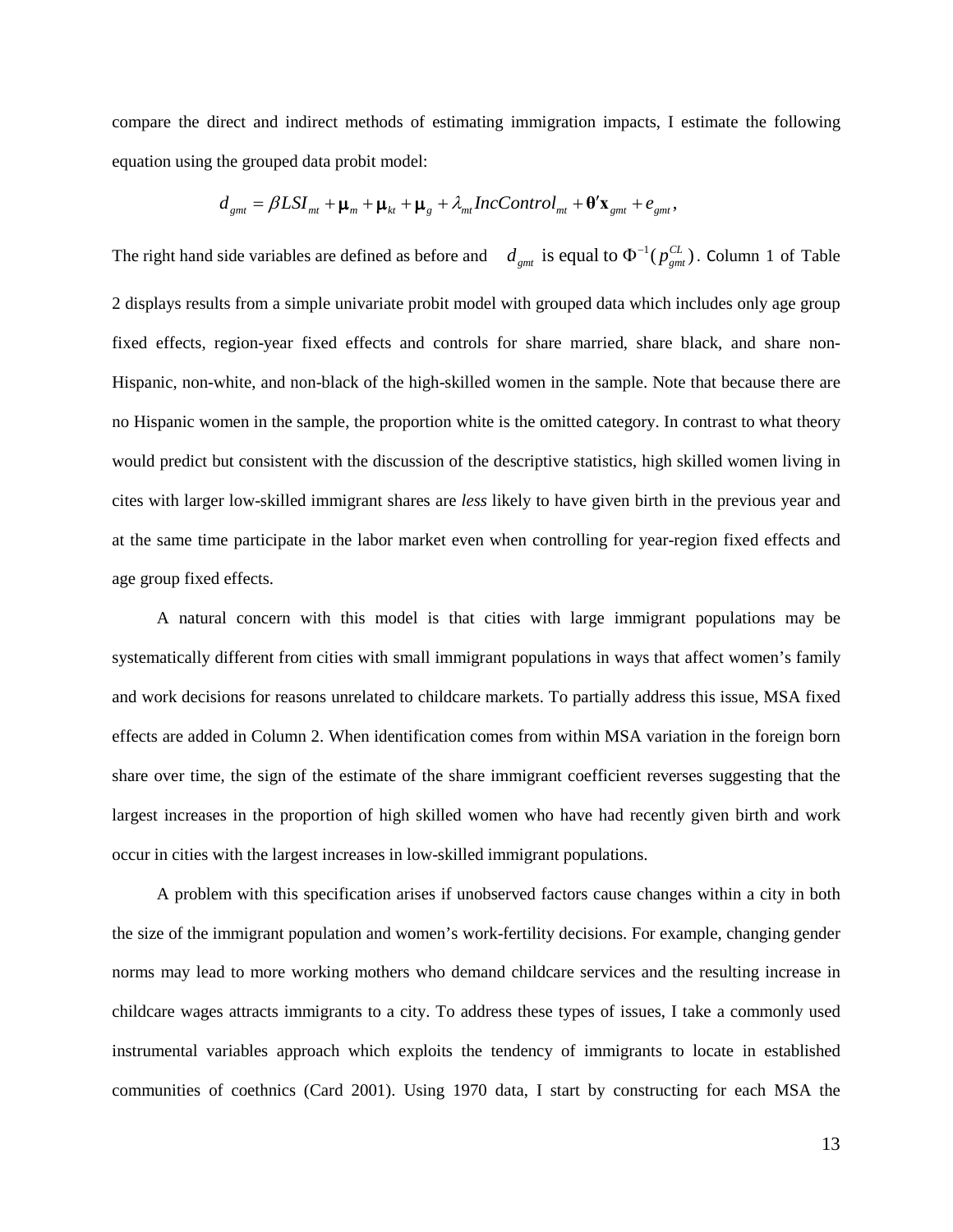proportion of immigrants from each origin country that reside in the MSA. I then multiply this value by the overall flow of immigrants from that country to the entire US within the previous decade. Finally, I sum this figure over all origin countries in the MSA. Mathematically,

$$
Inst_{mt} = \sum_{b} \frac{N_{m,t_0}^b}{N_{t_0}^b} (N_t^b - N_{t-10}^b)
$$

where *b* refers to country of origin and N refers to number of immigrants. Thus,  $N_{m,t_0}^b$  is the number of immigrants from country *b* living in MSA *m* in the base year  $t_0$ , which I take to be 1970, and  $N_{t_0}^b$  is the total number of immigrants from country *b* living in the US in the base year. The inflow of immigrants from country *b* to the US within the previous decade is  $N_t^b - N_{t-10}^b$ . The resulting variable is correlated with the size of the foreign born population in an MSA but is not likely to be directly related to differences across MSAs, within the same year, in labor market opportunities or fertility preferences of high skilled females.

The first stage estimate of the effect of the instrument on the share low skilled immigrant is positive, as expected, and statistically significant (p<.001). The associated F statistic is 33.75 pointing to the instrument's strong predictive power. Second stage results are shown in the third column of Table 2. Notice that the IV estimate of the effect of immigrant share is positive and larger in magnitude than the fixed effects estimate shown in the previous column. This suggests that immigrants tend to be drawn to cities with either lower fertility rates, lower labor force participation, or both.

A potential problem with even the IV estimate arises if the distribution of different ethnic groups across cities in 1970 has a direct impact on women's work and fertility decisions in different cities ten to 30 years later. This may occur, for example, if the composition of a city's foreign born population in 1970 leads to a specific industry mix which might make work more or less attractive. To examine whether this is likely to be problematic, in column 4 I add to the model a measure of women's potential wage income: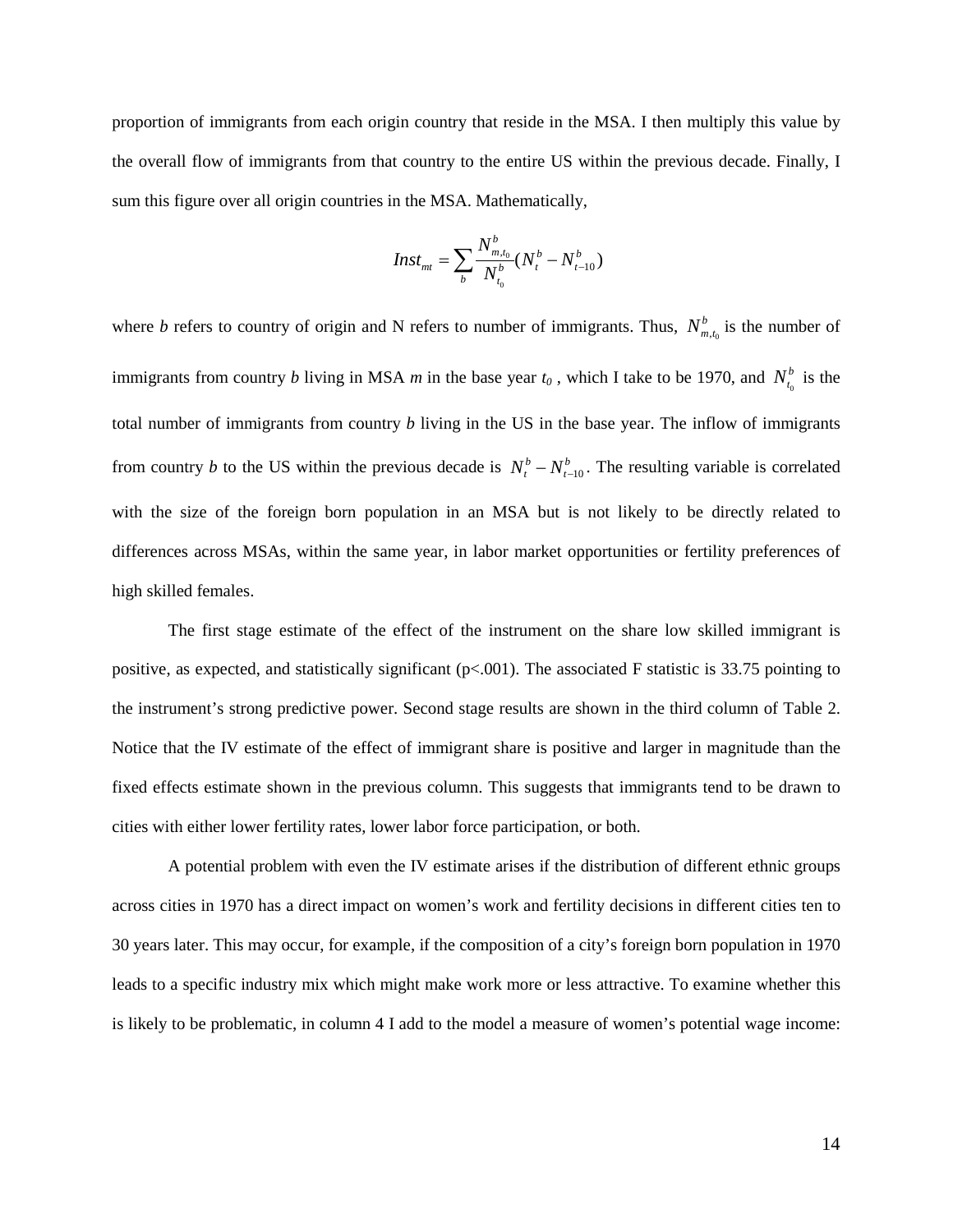the log of average yearly income for college-educated males in the MSA and year.<sup>[7](#page-12-2)</sup> Estimates barely change suggesting that this is unlikely to be a problem.

The estimates of the coefficients tell us the impact of the variables on the normit of the joint likelihood of childbearing and labor force participation. To interpret these coefficients in a more meaningful way, we compute marginal effects in the standard way except that when calculating the average, each observation is weighted by the proportion of high-skilled women represented by the MSAyear-age group cell. The low-skilled immigrant share of the labor force in the average high-skilled woman's MSA rose from about 6.6% in 1980 to 9.8% in 2000. As can be seen in Table 2, our final and preferred specification implies that such a change in the share of low-skilled immigrants in a woman's MSA leads to a .58 percentage point increase in the probability that she has given birth in the previous year and participates in the labor market.

I conclude therefore that immigrant inflows do increase the proportion of childbearing-age women that have recently given birth and participate in the labor market. This is certainly consistent with the notion that immigrant-induced better childcare options make combining work and family less difficult. In the next section, I examine whether the immigration effects operate mostly through direct impacts on fertility and labor participation decisions or more indirectly by changing the tradeoffs women must make when deciding between the two.

#### **4.2 Indirect Estimation**

This part of the analysis, I consider the impact of immigration on fertility and labor force participation rates in addition to the correlation between the two. Coefficients in models depicted by equation 9 are estimated using the IV presented in the previous section. As can be seen in Table 3, the IV coefficients indicate that low-skilled immigration leads to significantly higher fertility rates and lower labor force participation rates. Using the IV point estimates to compute the average partial effects (APEs), a 3.2 percentage point increase in LSI, the change between 1980 and 2000, implies a likelihood of childbearing

<span id="page-17-0"></span> $<sup>7</sup>$  I use male income instead of female income because it is less likely to be affected by gender norms and childcare</sup> costs.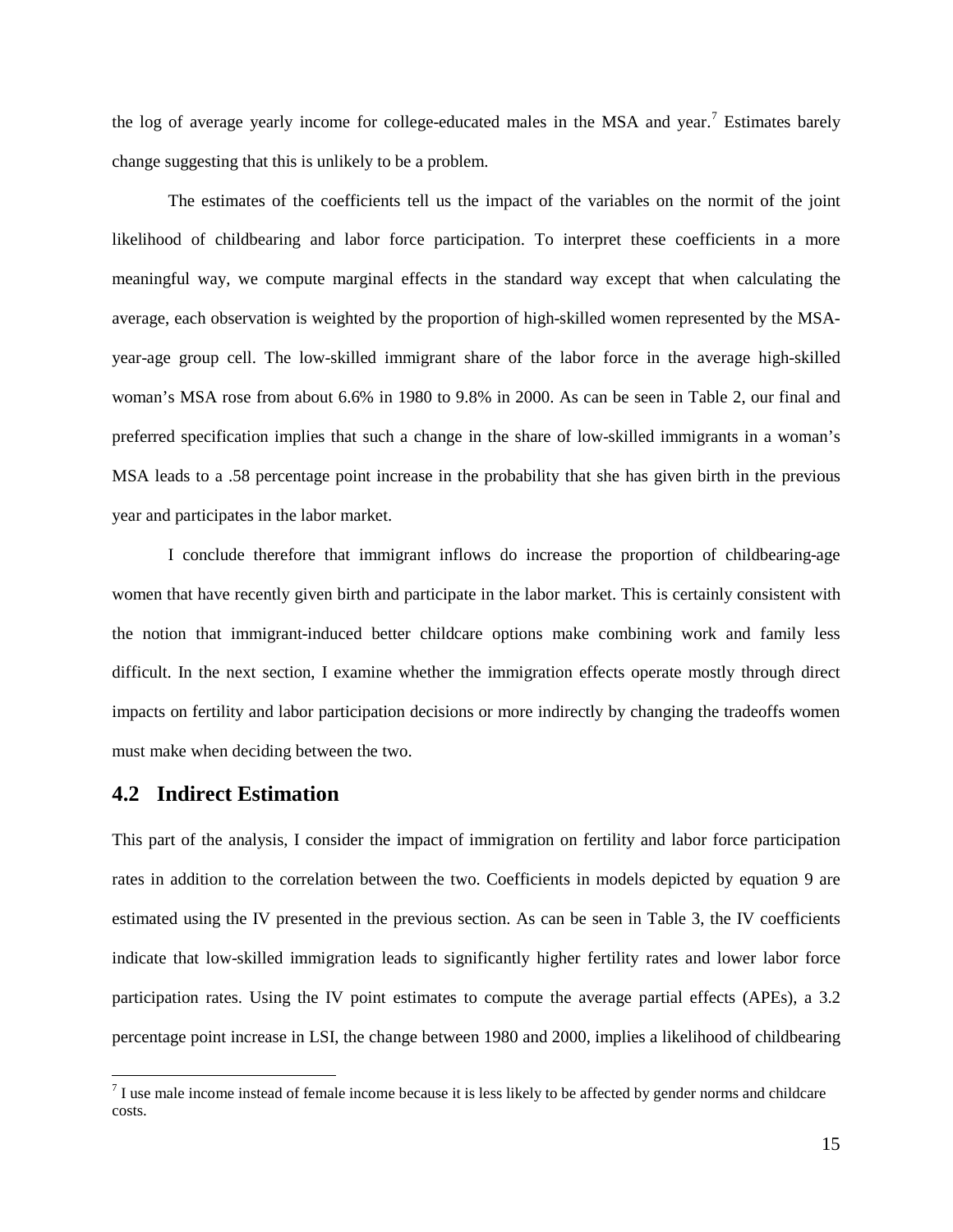that is 0.97 percentage points higher.<sup>[8](#page-17-0)</sup> This corresponds to about 14 percent of the observed fertility rate in the 2000 sample. The estimated effect of the average increase in low-skilled immigration on the likelihood of labor force participation is  $-1.32$  percentage points.

Taken together, the changes in the marginal likelihoods results suggest that high-skilled women in our sample of MSAs respond to immigrant-induced reductions in childrearing costs by exiting from the labor force to bear children. This pattern of behavior, along with a generally negative tetrachoric correlation, indicates that high-skilled women face tradeoffs between work and fertility. As seen in the third column of Table 5, low-skilled immigration also attenuates the negative correlation between childbearing and labor force participation.

I return now to the bivariate probit structure of the model presented in Section 2 in order to indirectly calculate the marginal effect of immigration using estimated βs from the three univariate models. Specifically, equations (3) and (4) imply that the expected joint likelihood can be written as

$$
\pi_{gmt}^{CL} = F\left(\beta_1 L S I_{mt} + \mathbf{\omega}_1' \mathbf{v}_{gmt}, \beta_2 L S I_{mt} + \mathbf{\omega}_2' \mathbf{v}_{gmt}, \beta_3 L S I_{mt} + \mathbf{\omega}_3' \mathbf{v}_{gmt}\right)
$$
(10)

where again *F* denotes the standard bivariate normal distribution function. My interest is not in predicting the joint likelihoods directly. Instead I use this equation to calculate the average partial effect of immigration in a way that allows me to decompose the total impact of immigration on the joint likelihood into the three different components. Taking the derivative of  $\pi_{emt}^{CL}$  with respect to LSI, we can compute the average partial effect of low-skilled immigration as  $\hat{A}_{LSI}^{CL} = \sum_{gmt} h_{gmt} (d\hat{F}_{gmt} / dLSI)$ , with  $h_{gmt}$ denoting the proportion of high-skilled skilled women represented by each age-MSA-year cell and  $\hat{F}_{gmt}$ denoting the standard bivariate normal distribution function evaluated using the estimated coefficients

<span id="page-18-0"></span><sup>&</sup>lt;sup>8</sup> Just as in the previous section, I compute the APE for the marginal likelihoods of childbearing and labor force participation as the weighted average of the partial derivatives of (4) across the sample, with the share of highskilled women represented by each age-MSA-year cell used as weights. Scaling the APE by the change in LSI experienced by the representative woman in our sample between 1980 and 2000 yields the reported effects.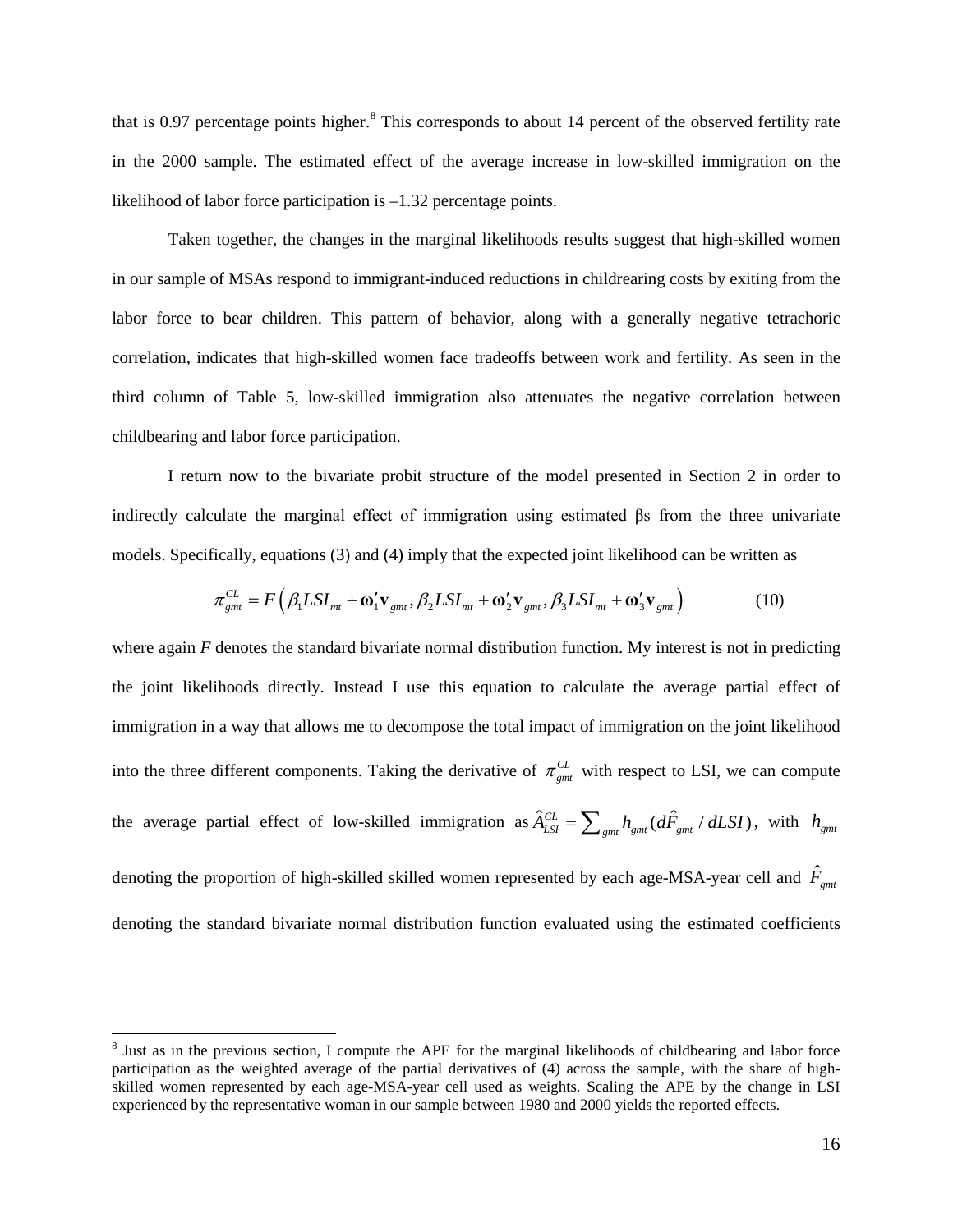obtained from the univariate models in place of the true parameters.<sup>[9](#page-18-0)</sup> Thus, the average partial effect (APE) can be writeen as

$$
\hat{A}_{LSI}^{CL} = \hat{D}_1 \hat{\beta}_1 + \hat{D}_2 \hat{\beta}_2 + \hat{D}_3 \hat{\beta}_3
$$
\n(11)

where  $\hat{D}_j = \sum_{gmt} h_{gmt} \hat{F}_{gmt}^j$  and  $\hat{F}^j$  denotes the *j*th partial derivative of  $\hat{F}$ . The first two terms in equation (11) represent the average change in the joint likelihood arising from the differential impacts of low-skilled immigration on the propensity to bear children and the propensity to work, respectively. The third term denotes the change in the joint likelihood attributable to changes in the tetrachoric correlation induced by low-skilled immigration. This can be interpreted as the effect of immigration on the joint likelihood arising from a weakened link between childbearing and labor force participation.

Again, to translate the APE (and its components) into more meaningful terms, I scale by the percentage point increase in low-skilled immigration experienced by the representative high-skilled woman between 1980 and 2000. Based on the point estimates from Table 5, the 3.2 percentage point increase in LSI would result in a 0.67 percentage point increase in the likelihood of bearing children while remaining in the labor force. Note that this calculation of the impact of immigration on the joint likelihood is itself indirect. It is obtained not by directly regressing the joint likelihood on share foreign born, but instead by putting together estimates of the low-skilled immigration coefficients in the fertility, labor force participation, and correlation models using the structure implied by the bivariate probit model. Thus, its validity rests on the statistical structure of the bivariate probit model as well as the implicit assumption that the women who change their fertility in response to immigration are the same women who change their labor supply.

In order to verify that the indirect estimate is not being affected by these assumptions, I compare the indirect estimate of the impact of immigration on the joint likelihood, shown in the last column of Table 3 to the direct estimate, first shown in Table 2 but reproduced in Table 3 for convenience. As can be seen in the Table 3, the marginal impact of immigration implied by the coefficient is similar to what is

 $9^9$  For convenience, I have included this derivative in Appendix 1.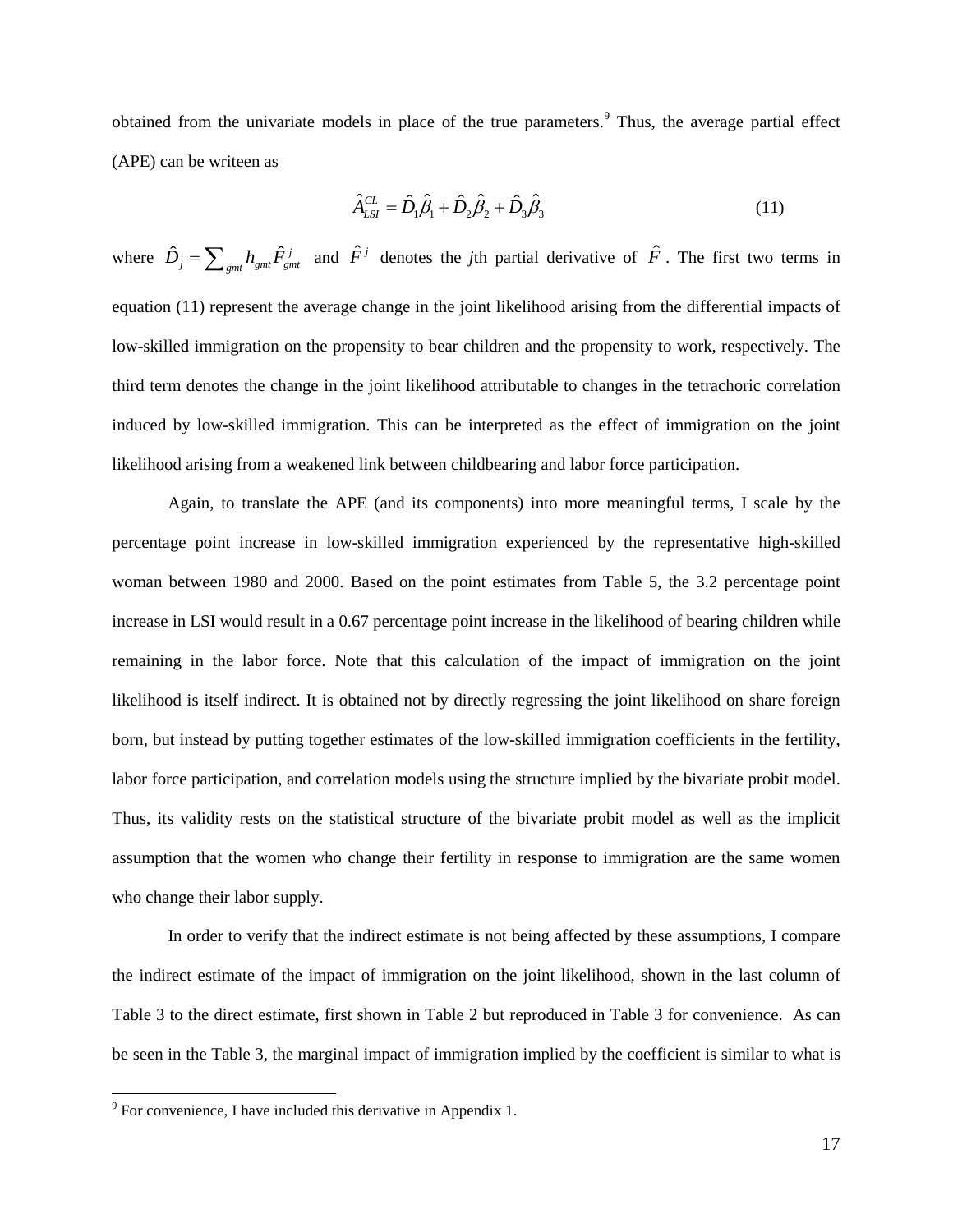obtained using the indirect method. This should assuage most concerns regarding the indirect methodology.

The indirect approach enables a decomposition of the total effect of immigration into a portion attributable to increasing fertility, a portion attributable to changing labor force participation, and a portion to decreasing the tradeoffs must make. As seen in Table 3, about 24% of the total effect of low skilled immigration on the joint likelihood is attributable to the weakened latent correlation between fertility and work, with the remainder arising from differential changes in childbearing and labor force participation rates. This implies that low-skilled immigrants not only directly affect women's fertility and labor supply decisions, but a substantial portion of immigrants' influence operates by making it less important for women to decrease labor force participation in response to additional births which are unrelated immigration.

Between 1980 and 2000, the joint likelihood in our sample of urban, non-Hispanic college graduate women rose from 2.8% to 4.5%. Depending on whether we use the direct or indirect methodologies, the total effect of low-skilled immigration on the joint likelihood of fertility and work represents 34 to 39 percent of the observed increase in the sample between 1980 and 2000. Of course, there are other margins along which household services markets and female decision making would have adjusted if no immigration had actually taken place after 1980. Nonetheless, the estimates in this paper indicate that inflows of low-skilled immigrants to a metropolitan area during the sample period led to significant and substantial short-run increases in the joint likelihood of childbearing and labor force participation.

Next, I present a series of specification and robustness checks to address some of the concerns readers may have regarding the baseline results. I start by considering the influence of outliers. Most of the MSA-years with the largest immigrant concentrations are in the state of California and so I reestimated the model excluding California. As seen in Panel A of Table 4, the estimated effect of immigration on the joint rate of fertility and labor force participation rises when removing this high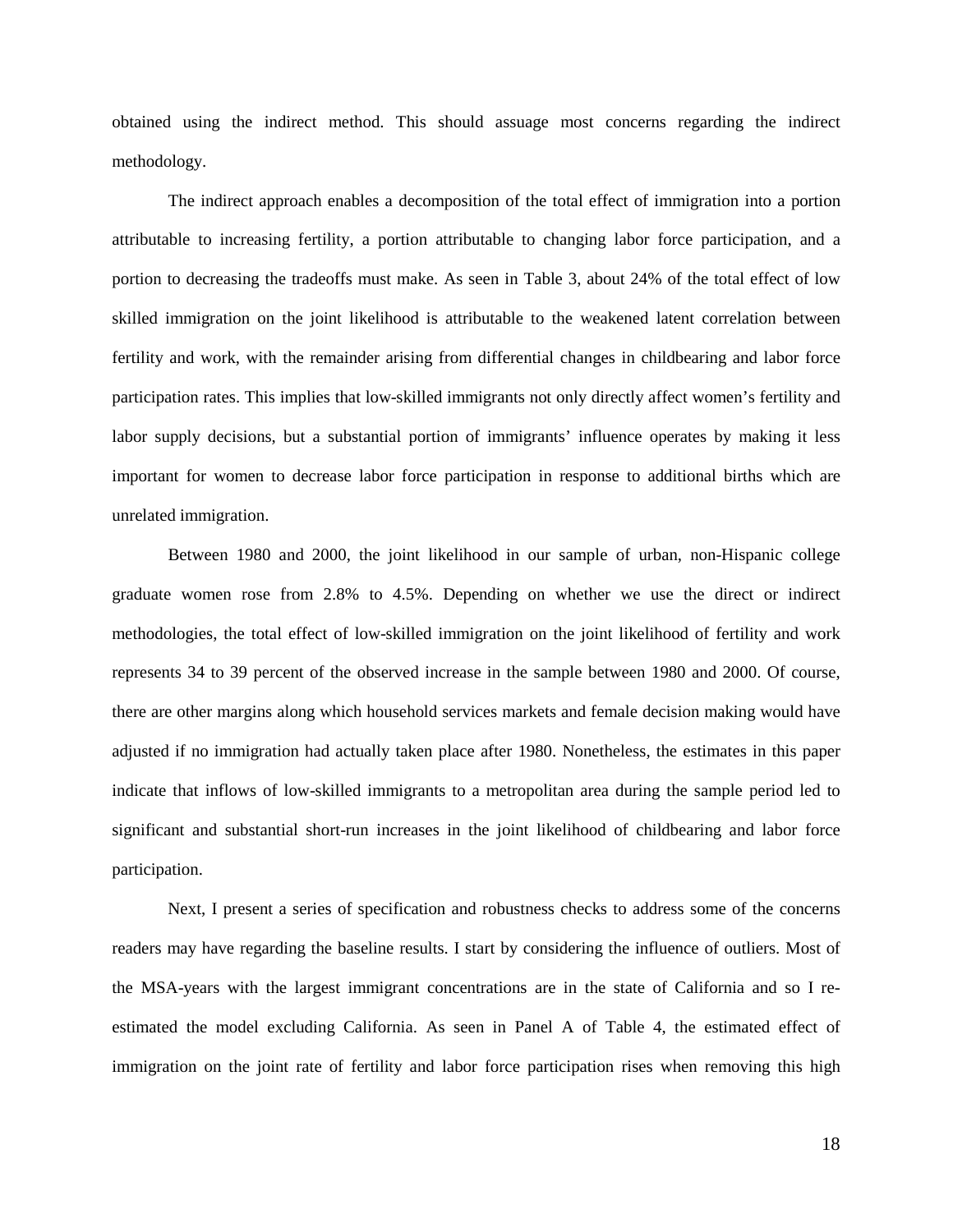immigration state. The basic story of increasing fertility rates, decreasing labor force participation, and attenuation of the negative correlation remains the same.

I also consider the robustness of results to a slightly different way of grouping the data. As discussed above, grouped data is necessary to conduct the analysis of correlations and it allows for a straightforward application of instrumental variables techniques within a bivariate probit model. The construction of groups using two age categories, however, was rather arbitrary. To check for the sensitivity of results to this decision, I increased the number of age categories to three. As can be seen in Panel B of Table 4, this yields similar estimates suggesting that the structured model is not skewing the estimates of the effects of low-skilled immigration.

Perhaps of more concern than outliers or the grouped structure of the data is whether the instrument is correlated with the error terms in the estimating equations. More specifically, the validity of the IV results rests on the assumption that the distribution of immigrants across metropolitan areas in 1970 was not affected by or a factor determining other city-level characteristics that might, in the absence of subsequent immigration, affect later changes in the fertility and labor force participation outcomes of high-skilled U.S.-born women. A potential violation of this assumption is the following: Immigrants might have been historically more highly represented in metropolitan areas with more persistent traditional family values. This seems unlikely given that high-skilled women have higher fertility rates in cities with fewer immigrants (Table 1), but if it were true, my estimation strategy would falsely attribute changes in fertility and work outcomes to the rising share of low-skilled immigrants in the labor market.

To explore whether this is likely to be problematic, I examine the relationship between marriage patterns and low-skilled immigration. If there happens to be stronger family norms in cities receiving more immigrants as a result of historical ethnic enclaves, then my analysis should generate a positive relationship between immigration and marriage rates along with an increase in the joint probability of marriage and labor force participation. This cannot be considered a pure placebo test given the possibility that committed couples respond to immigrant-induced decreases in childcare costs by having a baby but get married before childbirth. It turns out, however, that my estimation strategy does not yield any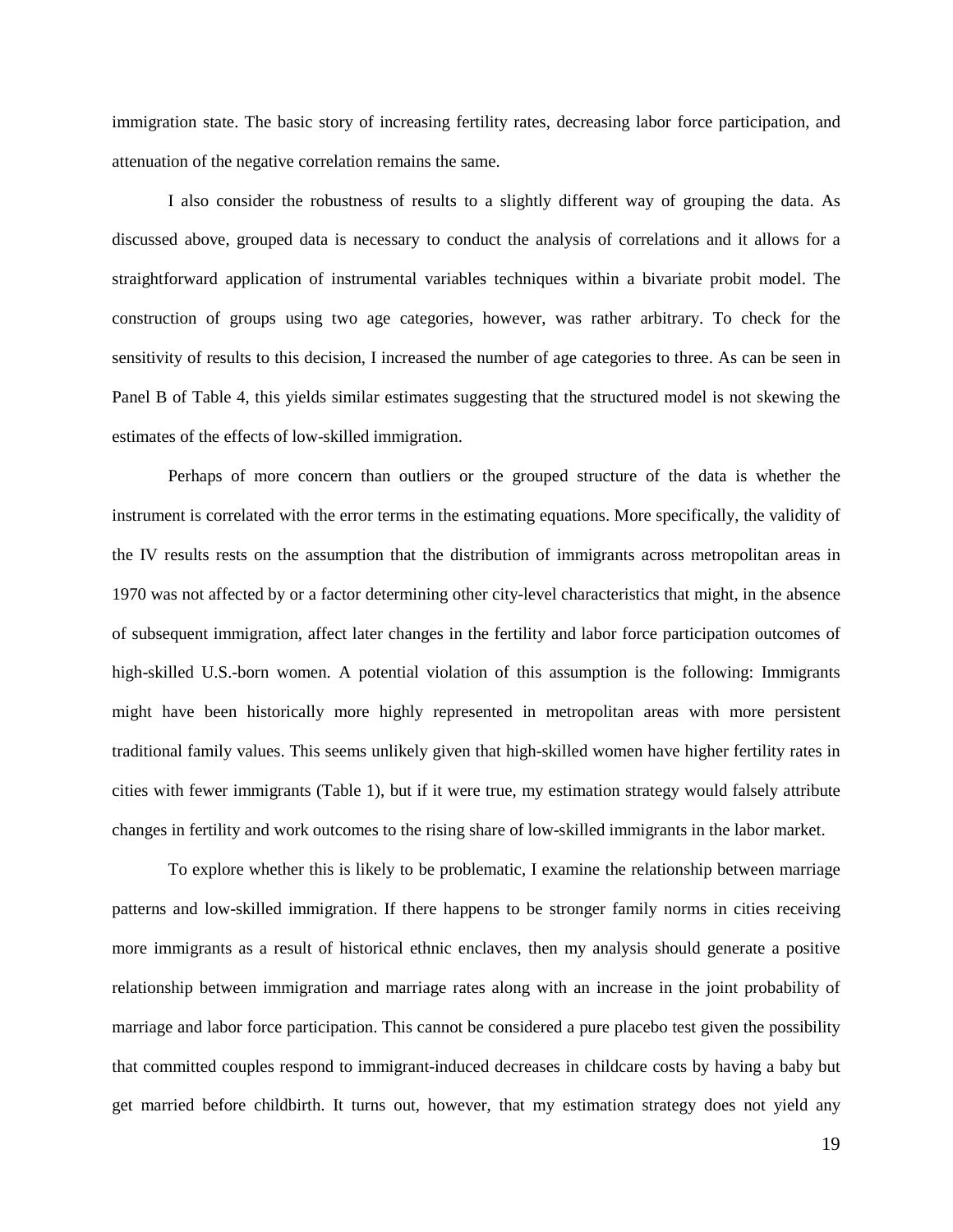statistically or economically significant relationships between immigrant inflows and marriage. As can be seen in Panel C of Table 4, the IV estimate on marriage rates is statistically insignificant ( $p > 0.83$ ) and trivial. The estimated effect on the joint likelihood of marriage and labor force participation is not only statistically insignificant  $(p > 0.27)$  but has a negative sign.

Finally, I examine whether high-skilled native-born women move to cities with large foreignborn populations, perhaps to purchase less expensive household services. I test for this type of selection by estimating the following equation:

$$
\ln N_{gmt} = \gamma LSI_{mt} + \mu_m + \mu_{kt} + \mu_g + \lambda IncControl_{mt} + \chi \ln T_{gmt} + \varepsilon_{gmt},\tag{12}
$$

where  $N_{\text{emt}}$  denotes the number of non-Hispanic female college graduates in age group *g* in metro area m in year *t*. All of the right hand variables have been previously defined, with the exception of  $T_{gmt}$ , which denotes the total number of non-Hispanic native females in the age-MSA-year cell. Equation (12) essentially tests for growth in the population of high-skilled females, relative to the overall population of same-age females. Although these results are not shown in tables, instrumental variables regression analysis indicates an IV estimate of *γ* of -2.36 with a corresponding *p* value of 0.26. This suggests that composition bias due to selective migration is not likely to be a problem for this analysis.

# **5 Conclusion**

The results in this paper suggest that immigration to the US between 1980 and 2000 increased the fertility of U.S.-born college graduates of childbearing age. This rise in childbearing was accompanied by an increase in exits from the labor force. Most interestingly, low-skilled immigration resulted in a weakening of the negative correlation between fertility and work and a sizeable increase in the joint likelihood of childbearing and labor force participation. The structure of the model allows me to determine that about a quarter of the increase in the joint likelihood can be attributed to a weakening of the negative correlation between childbearing and labor force participation. Taken together, these findings indicate that low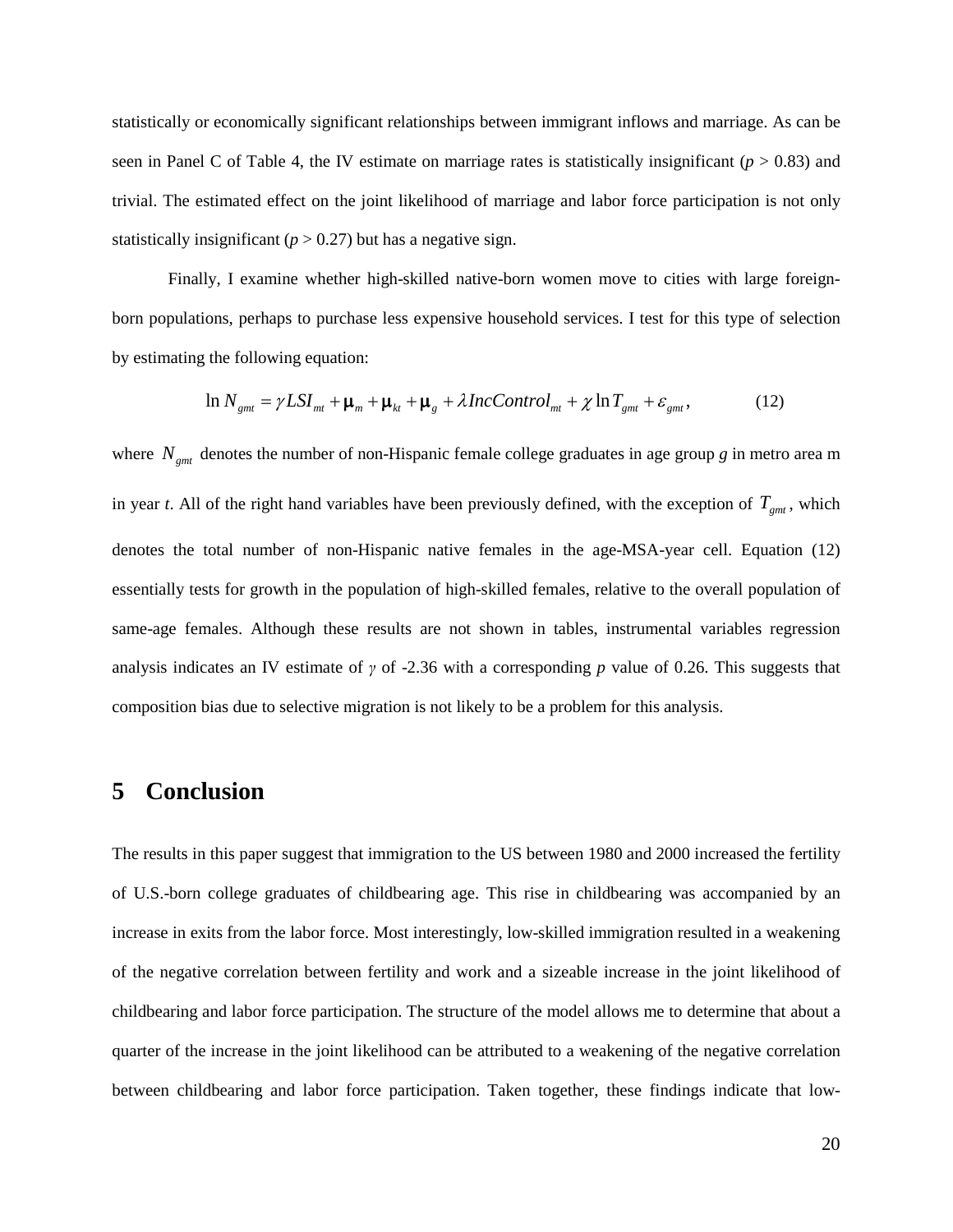skilled immigration substantially reduces the work-fertility tradeoff faced by educated urban American women.

Kremer (2006) argues that migration of foreign domestic household workers may raise wages of low-skilled native workers relative to high skilled workers and can create large fiscal gains for receiving countries. His model implies that if high-skill women respond to immigrant-induced better childcare options by entering the labor force or working more hours, the ratio of skilled to unskilled workers decreases thereby driving down skilled wages relative to unskilled wages. Given that home production is not taxed and high skill women are often married to high wage men, these women will typically pay a high marginal tax rate when entering the labor market thus generating large fiscal gains. Several analyses have concluded that high skill women do tend to work longer hours in response to immigrant inflows (Cortes and Tessada 2011, Barone and Mocetti 2011, Farre et al. 2011, Cortes and Pan 2013, Furtado 2014). This paper contributes to this literature by additionally showing that some women respond to better childcare options with increases in fertility and decreases in labor force participation. While the (most likely temporary) decreases in labor force participation imply smaller decreases in inequality and smaller fiscal gains than what is implied by Kremer's model, the increases in fertility might help sustain pension programs especially in countries with below-replacement fertility rates. Regardless of whether women choose to respond to immigrant inflows by increasing fertility or labor supply, this paper's finding that tradeoffs decrease in response to immigrant inflows implies welfare gains for the women making work-life decisions.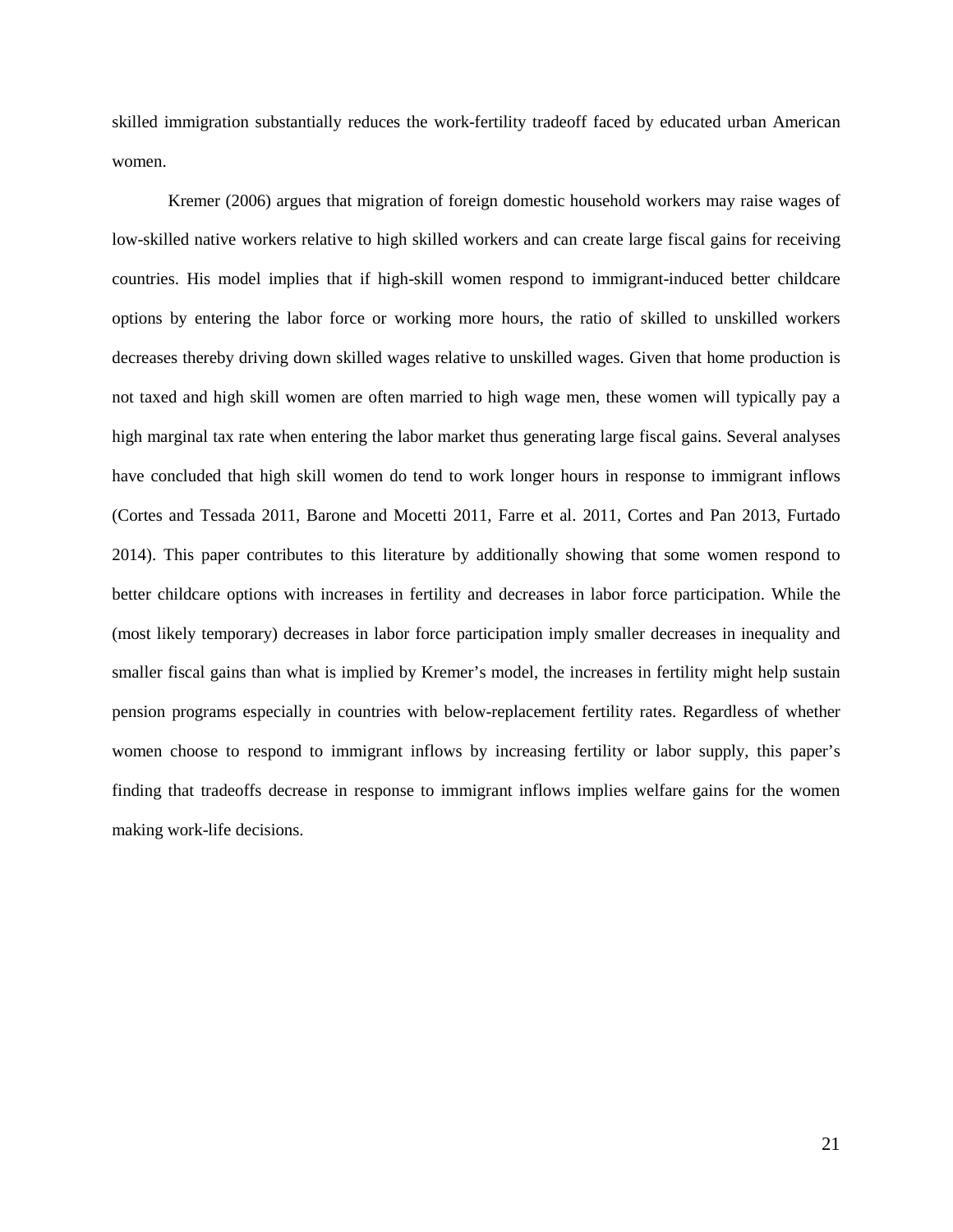# **References**

Adsera, Alicia. 2004. "Changing fertility rates in developed countries. The impact of labor market institutions." *[Journal of Population Economics](http://link.springer.com/journal/148)*, 17[\(1\)](http://link.springer.com/journal/148/17/1/page/1): 17-43.

Amemiya, Takashi. 1974. "Bivariate Probit Analysis: Minimum Chi-Square Methods." *Journal of the American Statistical Association,* 69(348): 940-944.

Baker, Michael, Jonathan Gruber, and Kevin Milligan. 2008. "Universal Child Care, Maternal Labor Supply, and Family Well-Being." *Journal of Political Economy,* 116(4): 709-745.

Barone, Guglielmo and Mocetti, Sauro, 2011. "With a little help from abroad: The effect of low-skilled immigration on the female labour supply." *[Labour Economics](http://www.sciencedirect.com/science/journal/09275371)*, [18\(5\)](http://www.sciencedirect.com/science/journal/09275371/18/5): 664–675.

Becker, Gary S. 1985. "Human Capital, Effort, and the Sexual Division of Labor." *Journal of Labor Economics,* 3(1, part 2): S33-S58.

Blau, David, and Janet Currie. 2006. "Chapter 20 Pre-School, Day Care, and After-School Care: Who's Minding the Kids?" *[Handbook of the Economics of Education,](http://www.sciencedirect.com/science/handbooks/15740692) Elsevier*, [Volume 2,](http://www.sciencedirect.com/science/handbooks/15740692/2/supp/C) Pages 1163–1278

Blau, David M., and Philip K. Robins. 1988. "Child-Care Costs and Family Labor Supply." *Review of Economics and Statistics* 70(3): 374-381.

Blau, David, and Erdal Tekin. 2007. "The determinants and consequences of child care subsidies for single mothers in the USA." *[Journal of Population Economics](http://link.springer.com/journal/148)*, 2[0\(4\)](http://link.springer.com/journal/148/20/4/page/1): 719-741.

Brewster, Karin L, and Ronald R. Rindfuss. 2000. "Fertility and Women's Employment in Industrialized Nations." *Annual Review of Sociology,* 26: 271-296 .

Brewster, Karin L, and Ronald R. Rindfuss.1996. "Childrearing and Fertility." *Population and Development Review,* 22: 258-289

Card, David. 2001. "Immigrant Inflows, Native Outflows, and the Local Labor Market Impacts of Higher Immigration." *Journal of Labor Economics* 19(1): 22-64.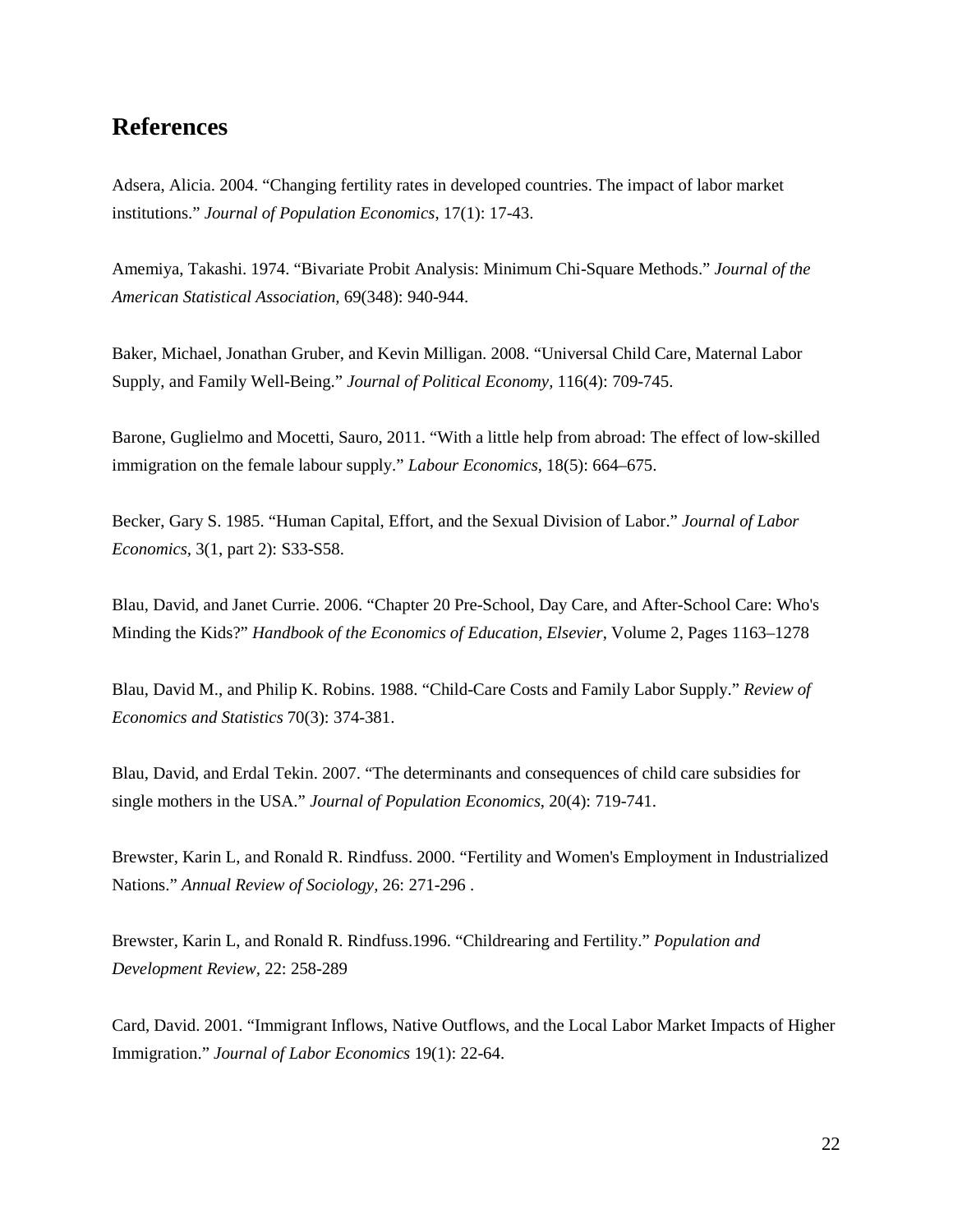Cascio, Elizabeth. 2009. "Public Preschool and Maternal Labor Supply: Evidence from the Introduction of Kindergartens into American Public Schools." *Journal of Human Resources* 44(1): 140-170.

Coen-Pirani, Daniele, Alexis León, and Steven Lugauer. 2010. "The Effect of Household Appliances on Female Labor Force Participation: Evidence from Microdata." *Labour Economics*, 17(3): 503-513.

Connelly, Rachel. (1992). "The Effect of Child Care Costs on Married Women's Labor Force Participation." *Review of Economics and Statistics*, 74(1): 83-90.

Cortés, Patricia, and Jessica Pan. 2013. "Outsourcing household production: Foreign domestic helpers and native labor supply in Hong Kong" *Journal of Labor Economics,* 31(2): 327-371

Cortes, Patricia, and Jose Tessada. 2011. "Low-Skilled Immigration and the Labor Supply of Highly Educated Women." *American Economic Journal: Applied Economics,* 3(3): 88-123.

Engelhardt, Henriette, Tomas Kögel, and Alexia Prskawetz. 2004. "Fertility and Women's Employment Reconsidered: A Macro-Level Time-Series Analysis for Developed Countries, 1960-2000." *Population Studies,* 58(1): 109-120.

Farré, Lidia, Libertad González, and Francesc Ortega, 2011. "Immigration, Family Responsibilities and the Labor Supply of Skilled Native Women." *The B.E. Journal of Economic Analysis & Policy*, 11(1). .

Furtado, Delia, and Heinrich Hock. 2010. "Low-Skilled Immigration and Work-Fertility Tradeoffs Among High-Skilled US Natives." *American Economic Review* 100(2): 224-228.

Furtado, Delia. 2014. "Fertility Responses of High-Skilled Native Women to Immigrant Inflows." *IZA Discussion Paper* No. 8607

Greenwood, Jeremy, Ananth Seshadri and Mehmet Yorukoglu. 2005. "Engines of Liberation." *Review of Economic Studies* 72(1): 109-133.

Havnes, Tarjei, and Magne Mogstad. 2011. "No Child Left Behind: Subsidized Child Care and Children's Long-Run Outcomes." *American Economic Journal: Economic Policy*, 3(2): 97-129.

Hazan, Moshe, and Hosny Zoabi. 2014. "Do Highly Educated Women Choose Smaller Families?" *The Economic Journal*, doi: 10.1111/ecoj.12148.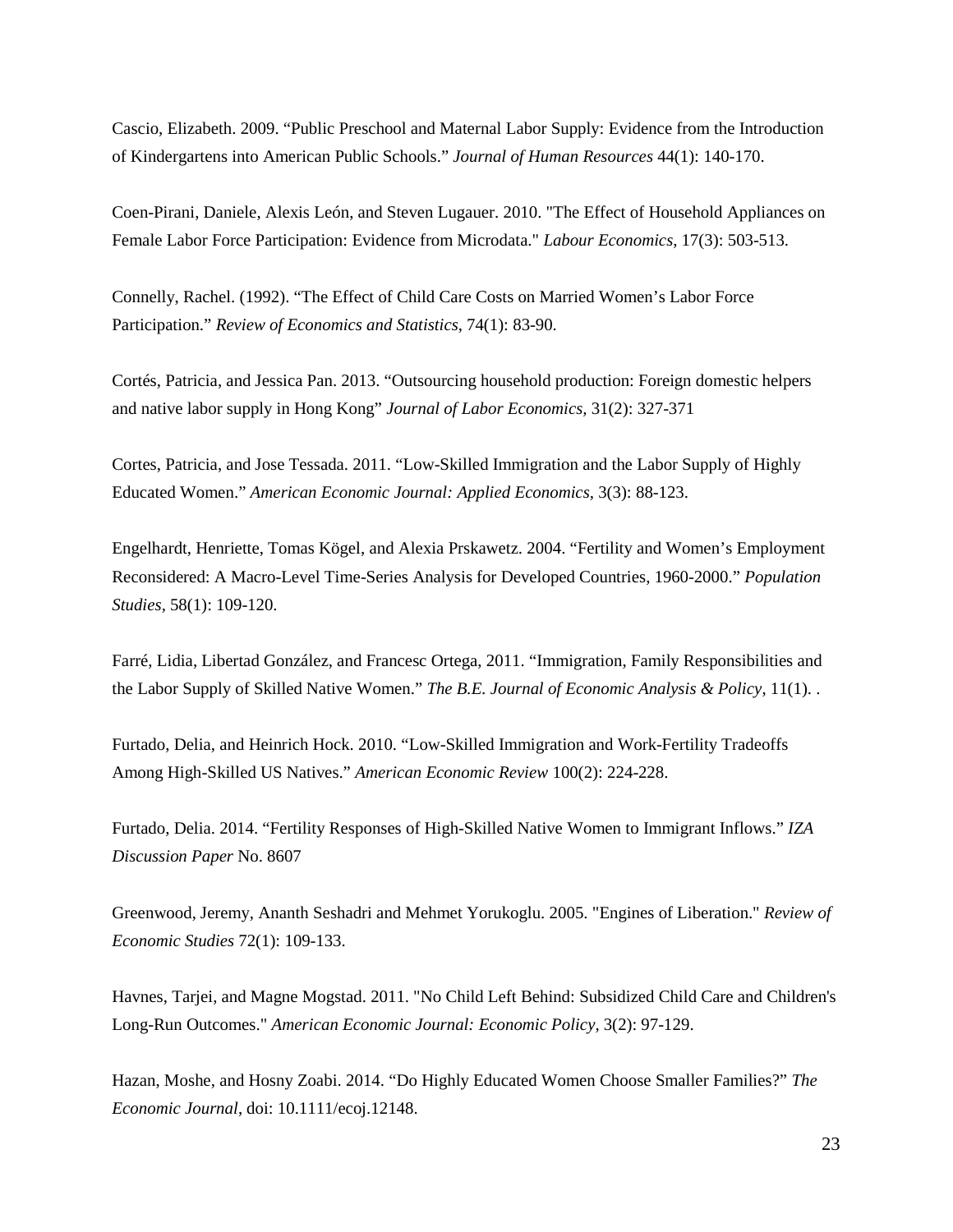Kimmel, Jean. 1988. "Child Care Costs as a Barrier to Employment for Single and Married Mothers." *Review of Economics and Statistics*, 80(2): 287-299.

Kornstad, Tom and Thor O. Thoresen, 2007. "A discrete choice model for labor supply and childcare." *Journal of Population Economics*, October, Volume 20, Issue 4, pp 781-803.

Lundin,Daniel, Eva Mörk, and [Björn Öckert,](http://www.sciencedirect.com/science/article/pii/S0927537108000389) 2008. "How far can reduced childcare prices push female labour supply?" *Labour Economics*, 15(4):647- 659.

Lefebvre, Pierre and Philip Merrigan, 2008. "Child‐Care Policy and the Labor Supply of Mothers with Young Children: A Natural Experiment from Canada." *Journal of Labor Economics*, 26(3): 519-548.

Miriam King, Steven Ruggles, J. Trent Alexander, Sarah Flood, Katie Genadek, Matthew B. Schroeder, Brandon Trampe, and Rebecca Vick, 2010. *Integrated Public Use Microdata Series, Current Population Survey: Version 3.0*. [Machine-readable database]. Minneapolis: University of Minnesota.

Mörk, Eva, Anna Sjögren and Helena Svaleryd, 2013. "Childcare costs and the demand for children evidence from a nationwide reform," *Journal of Population Economics*, 26(1): 33-65.

[Shang,](http://link.springer.com/search?facet-author=%22Qingyan+Shang%22) Qingyan, and [Bruce A. Weinberg.](http://link.springer.com/search?facet-author=%22Bruce+A.+Weinberg%22) 2013. "Opting for families: recent trends in the fertility of highly educated women." *[Journal of Population Economics](http://link.springer.com/journal/148)*, 26(1): 5-32.

Steven Ruggles, J. Trent Alexander, Katie Genadek, Ronald Goeken, Matthew B. Schroeder, and Matthew Sobek, 2010. *Integrated Public Use Microdata Series: Version 5.0* [Machine-readable database]. Minneapolis: University of Minnesota.

Tihansky, Dennis P. 1972. "Properties of the Bivariate Normal Cumulative Distribution." *Journal of the American Statistical Association* 67(340): 903-905.

Willis, Robert J. 1973. "A New Approach to the Economic Theory of Fertility Behavior." *Journal of Political Economy* 81(2, Part 2): S14-S64.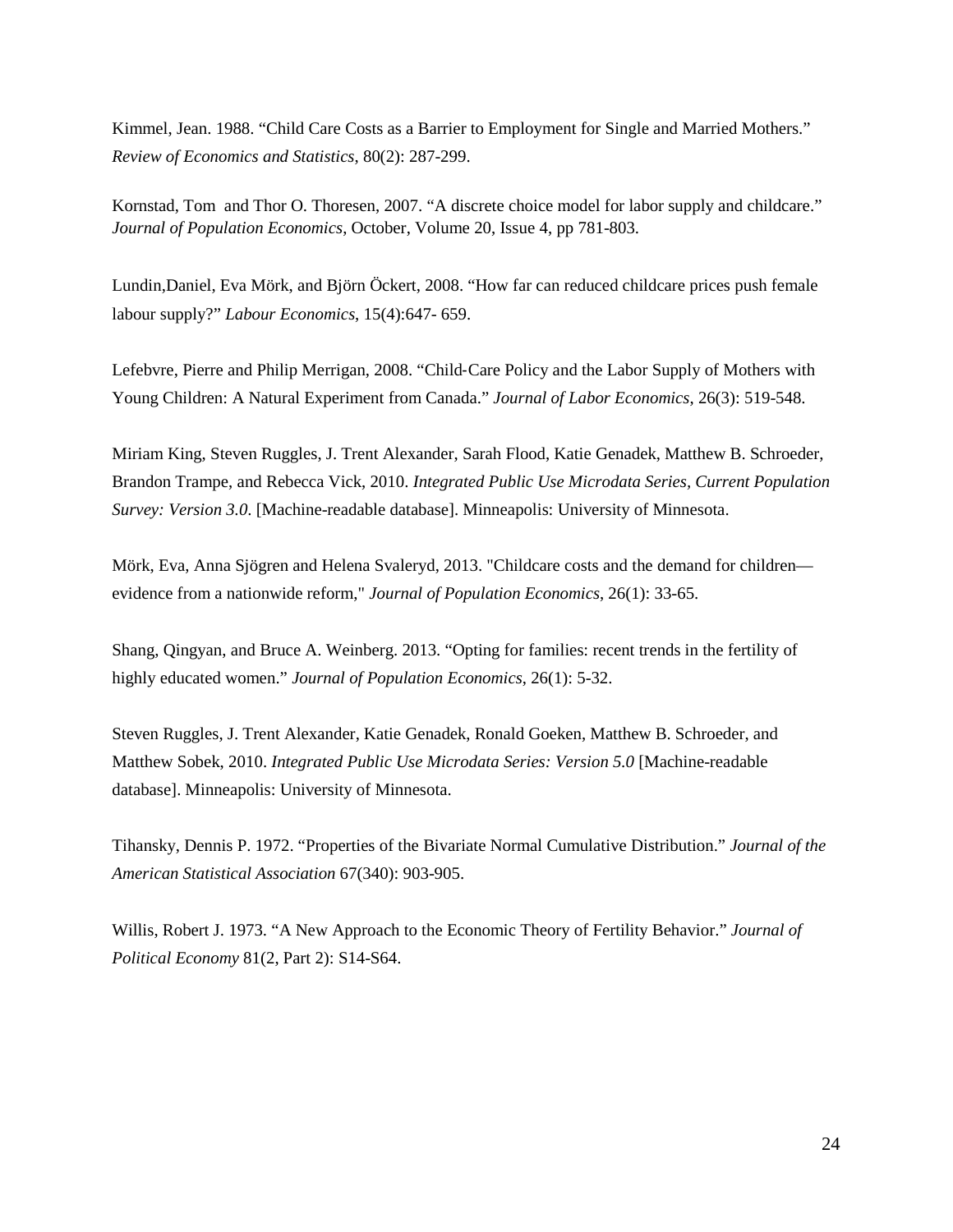

**Figure 1. Proportion of Women Bearing Children and Participating in the Labor Force**

*Notes*: The figure draws on data from the March Current Population Surveys (CPS), 1969-2001 (King et al. 2010). The sample is comprised of women ages 18-39. We define "childbirth" and "recent motherhood" based on the presence of an own-child less than or equal to one year old in the household. Each series of data has been plotted after applying a 3-year moving average to smooth out year-to-year fluctuations.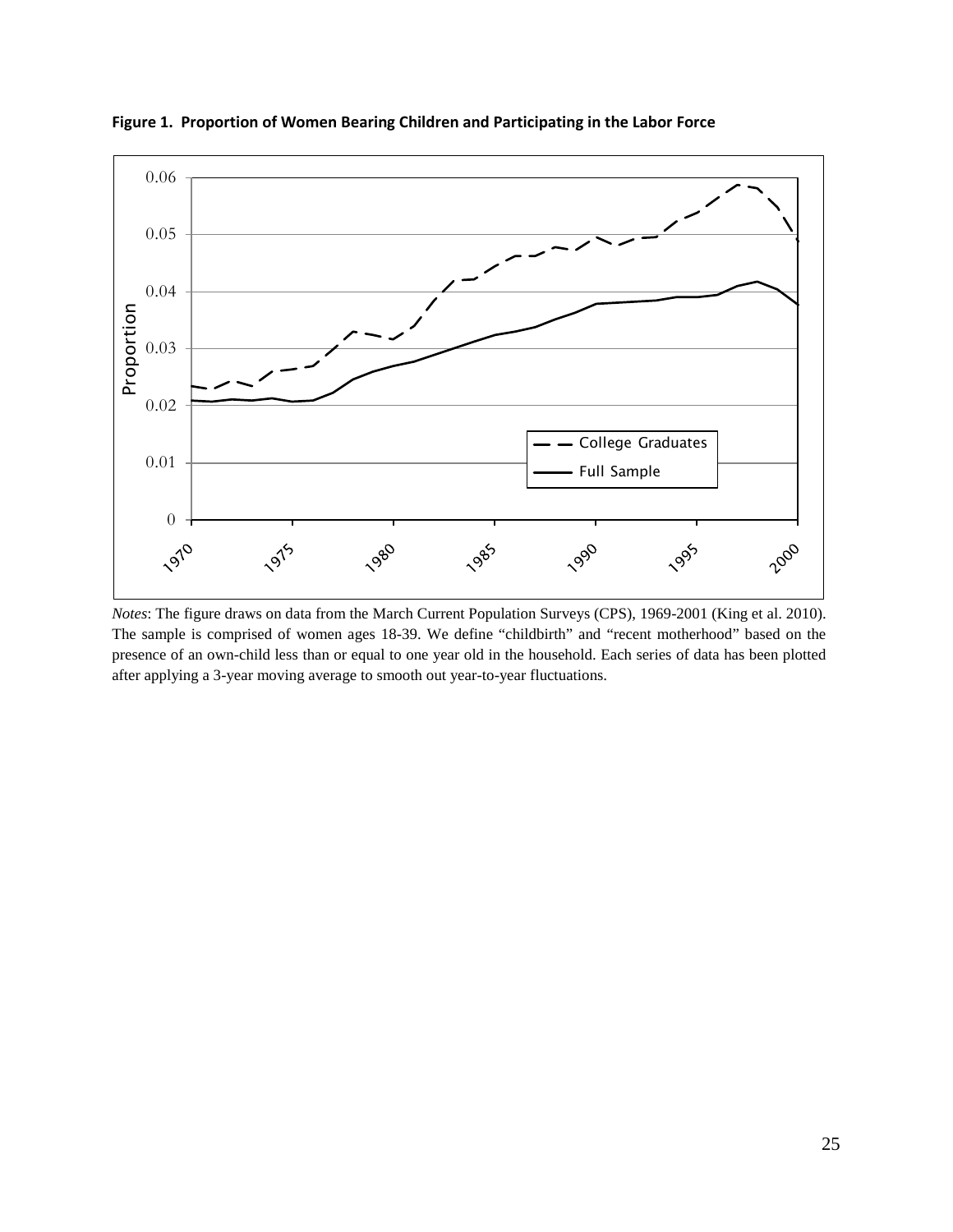|                                                                  | Total    |           | Low Percent Immigrant |           | <b>High Percent Immigrant</b> |           |
|------------------------------------------------------------------|----------|-----------|-----------------------|-----------|-------------------------------|-----------|
|                                                                  | Mean     | <b>SD</b> | Mean                  | <b>SD</b> | Mean                          | <b>SD</b> |
| Share Recently Given Birth and Participating in Labor Market     | 0.038    | 0.015     | 0.041                 | 0.017     | 0.035                         | 0.012     |
| <b>Fertility Rate</b>                                            | 0.064    | 0.021     | 0.068                 | 0.023     | 0.059                         | 0.018     |
| Labor Force Participation Rate                                   | 0.832    | 0.051     | 0.83                  | 0.051     | 0.833                         | 0.05      |
| Tetrachoric Correlation: Fertility and Labor Force Participation | $-0.386$ | 0.14      | $-0.379$              | 0.146     | $-0.393$                      | 0.134     |
| Share Working Age Low-Skilled Immigrant                          | 0.084    | 0.076     | 0.028                 | 0.014     | 0.14                          | 0.071     |
| Log Mean Income of Males with College                            | 10.774   | 0.478     | 10.678                | 0.464     | 10.872                        | 0.474     |
| <b>Proportion Married</b>                                        | 0.579    | 0.134     | 0.616                 | 0.111     | 0.542                         | 0.146     |
| <b>Proportion Black</b>                                          | 0.095    | 0.064     | 0.094                 | 0.069     | 0.096                         | 0.058     |
| Proportion Other Race                                            | 0.021    | 0.048     | 0.008                 | 0.009     | 0.034                         | 0.066     |
| Number of Observations                                           | 708      |           | 478                   |           | 230                           |           |

#### **Table 1. Descriptive Statistics by Size of the Immigrant Population**

*Notes*: The share recently given birth and participating in the labor market variable is the proportion of women in the cell that have given birth within the previous year and participate in the labor market. The fertility rate is the share of women in the cell who have given birth within the previous year. The tetrachoric correlation is a measure of association between the two binary variables, having recently given and birth and participating in the labor market. See the text for further details. Working age refers to ages 18-64 and low-skilled is defined as having at most a high school degree. Given that the sample contains no Hispanics and whites are the omitted category, the share other race variable refers to the share that is non-Hispanic, non-black, and non-white. This group consists mostly of Asians and American Indians. The share working age immigrant and the log of the mean income of male college graduates variables are calculated within MSA-year cells. All other variables are averages within MSA-year-age group cells. The two age groups in the sample are 22-31 and 32-42. There are 708 MSA-year-age group cells in the sample (118 MSAs, 3 years, and 2 age groups). When computing the statistics in this table, cells are weighted by the share of the population represented by the cell. Of these, 478 are in MSA-years with a low-skilled immigrant share at or below the mean in the sample. The remaining 230 are in MSA-years with immigrant shares above the mean.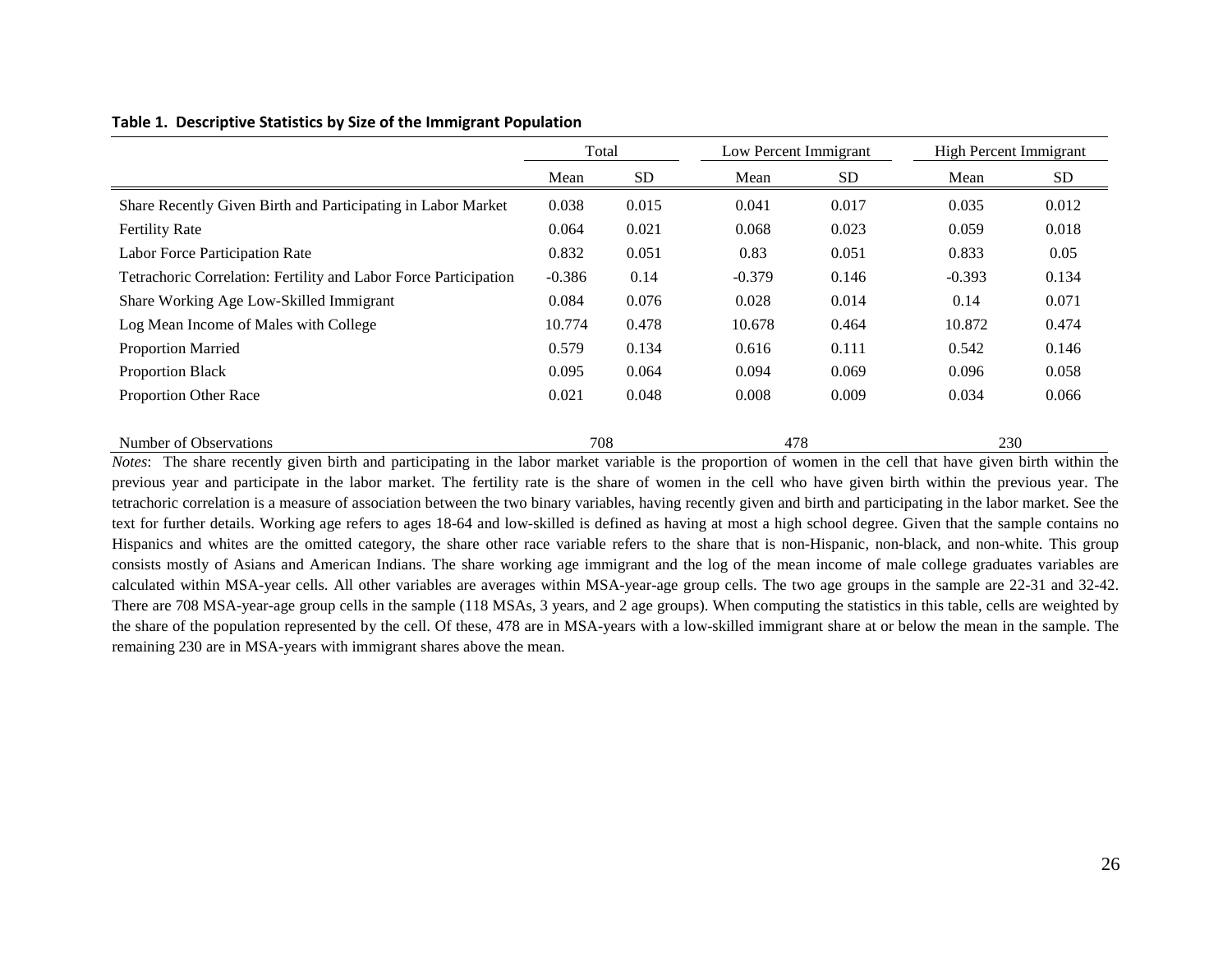| DEPENDENT VARIABLE: NORMIT OF JOINT LIKELIHOOD |                |             | IV          | IV             |
|------------------------------------------------|----------------|-------------|-------------|----------------|
| OF BIRTH AND LABOR FORCE PARTICIPATION         | 1              | 2           | 3           | $\overline{4}$ |
| Share Working Age Low-Skilled Immigrant        | $-0.00458$     | $0.703***$  | $2.145***$  | $2.274***$     |
|                                                | (0.0848)       | (0.225)     | (0.715)     | (0.830)        |
| <b>Proportion Married</b>                      | $1.040***$     | $1.723***$  | $1.719***$  | $1.747***$     |
|                                                | (0.0802)       | (0.188)     | (0.172)     | (0.182)        |
| <b>Proportion Black</b>                        | $0.211*$       | $0.908*$    | 0.555       | 0.502          |
|                                                | (0.114)        | (0.507)     | (0.457)     | (0.475)        |
| Proportion Other Race                          | $-0.0112$      | $-4.450***$ | $-4.776***$ | $-4.625***$    |
|                                                | (0.0726)       | (0.810)     | (0.873)     | (0.858)        |
| Log Mean Income of Males with College          |                |             |             | $-0.196$       |
|                                                |                |             |             | (0.170)        |
| Age Group Fixed Effects                        | Yes            | Yes         | Yes         | Yes            |
| Region-Year Fixed Effects                      | Yes            | Yes         | Yes         | Yes            |
| <b>MSA Fixed Effects</b>                       | N <sub>o</sub> | Yes         | Yes         | Yes            |
|                                                | $-0.000011$    | 0.0018      | 0.00545     | 0.00578        |
| Effect of Average Change in LSI, 1980-2000     |                |             | 33.75       | 71.48          |
| First Stage F (excluded instrument)            |                |             |             |                |
| Number of Observations                         | 708            | 708         | 708         | 708            |

#### **Table 2. Effects of Low-Skilled Immigration on the Joint Likelihood Using Grouped Probit Model**

*Notes*: The data consist of MSA-year-age group means of the dependent and explanatory variables for non-Hispanic U.S.-born college graduate women not enrolled in school. All equations include the explanatory variables described in the notes to Table 1. Each of the MSA-year-age group cells is weighted by the population of women represented by the cell, and the robust standard errors in parentheses are clustered by MSA. The marginal effects are the change in the underlying dependent variable that would be causes by the change in the share working age low-skilled immigrant experienced by the average member of the sample. \*p < .10; \*\*p < .05; \*\*\*p < .01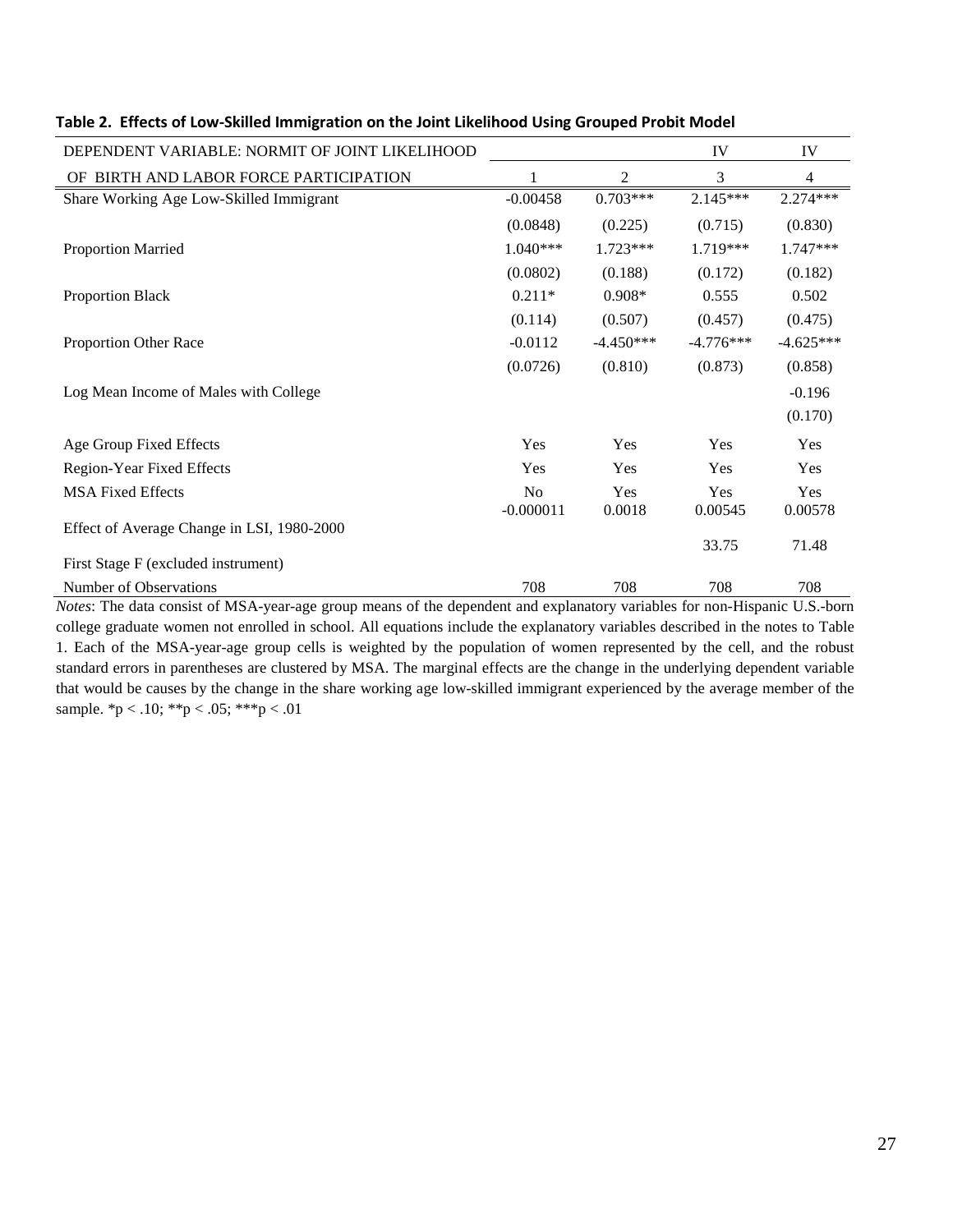|                                              | Normit.<br><b>Birth Rate</b> | Normit.<br><b>LFP</b> Rate | Tetrachoric.<br>Birth and<br><b>LFP</b> |                | Normit, Joint<br>Likelihood of Birth<br>and LFP |  |
|----------------------------------------------|------------------------------|----------------------------|-----------------------------------------|----------------|-------------------------------------------------|--|
|                                              |                              |                            |                                         | Direct         | Indirect                                        |  |
|                                              |                              | 2                          | 3                                       | $\overline{4}$ |                                                 |  |
| Share Working Age Low-Skilled Immigrant      | 2.483                        | $-1.674$                   | 1.033                                   | 2.274          |                                                 |  |
| (LSI)                                        | (0.836)                      | (0.607)                    | (0.363)                                 | (0.830)        |                                                 |  |
|                                              |                              |                            |                                         |                |                                                 |  |
| Mean of Underlying Dependent Variable, 2000  | 0.07011                      | 0.83421                    | $-0.3294$                               |                | 0.04515                                         |  |
| Effect of Average Change in LSI, 1980-2000   | 0.00971                      | $-0.01317$                 | 0.03294                                 | 0.00578        | 0.00667                                         |  |
| Proportion Explained by Weakened Correlation |                              |                            |                                         |                | 0.237                                           |  |
| Number of Observations                       | 708                          | 708                        | 708                                     | 708            |                                                 |  |

#### **Table 3. IV Estimates of the Effects of Low-Skilled Immigration on Fertility and Work Outcomes**

*Notes:* Column 4 reproduces results shown in column 4 of Table 2 for convenience. The indirect measure of the effect of low-skilled immigration, shown in column 5, is obtained by combining the estimates shown in columns 1-3 in the way described in the text. All models include time-varying region fixed effects, MSA fixed effects, age-group fixed effects, the log of income per male college graduate, and the following group-level characteristics: the proportion black, the proportion who are of another non-white race, and the proportion married. Each of the observation-cells is weighted by the population of women represented by the cell, and the robust standard errors in parentheses are clustered by MSA. Reported effects are the change in the underlying dependent variable that would be caused by the change in the share working age low-skilled immigrant experienced by the average member of the sample. \*p < .10; \*\*p < .05; \*\*\*p < .01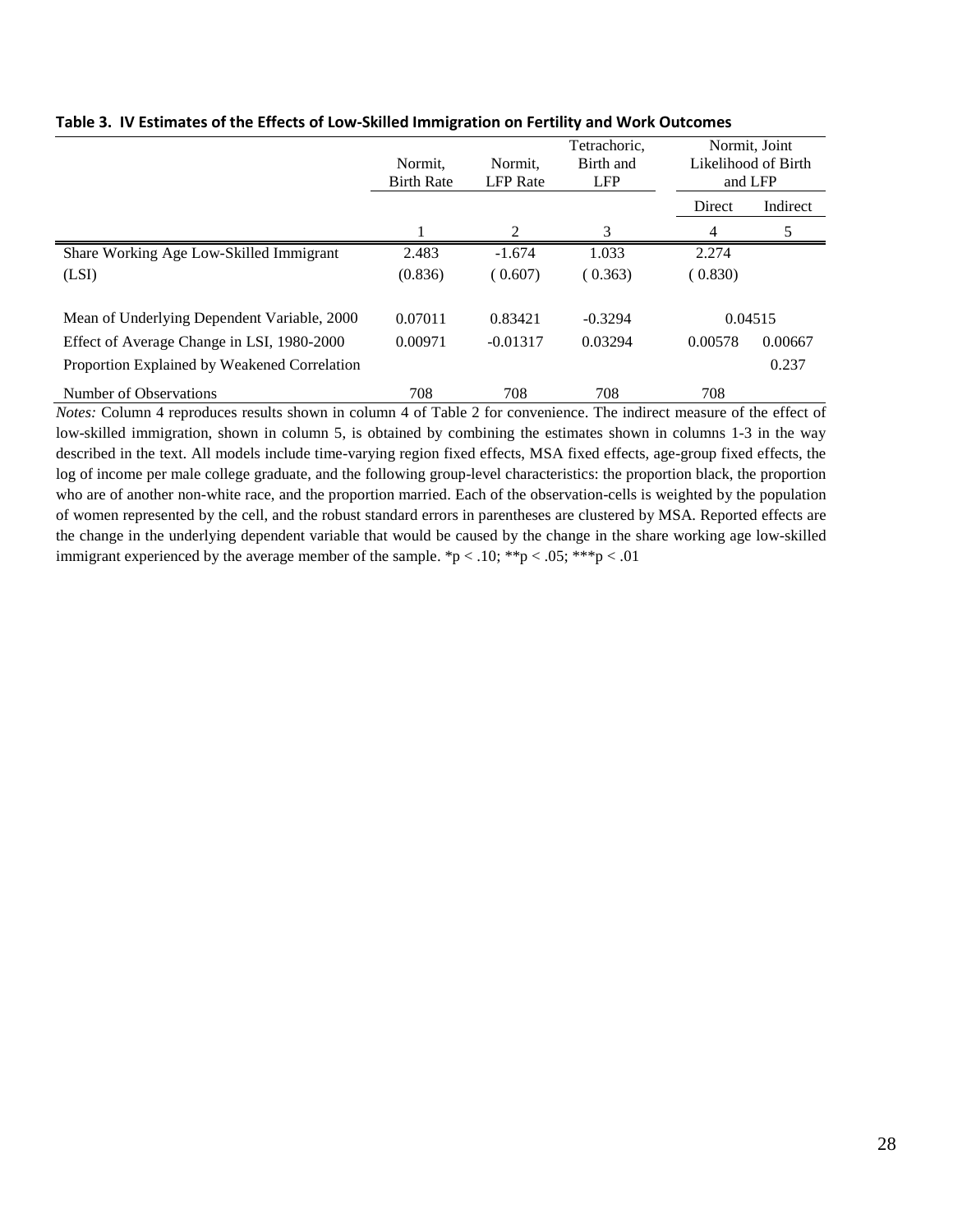#### **Table 3. Robustness Checks of the IV Estimates of the Effects of Low-Skilled Immigration on Fertility and Work Outcomes**

| PANEL A: DROP CALIFORNIA                                                                                                         | Normit,<br><b>Birth Rate</b> | Normit,<br><b>LFP</b> Rate | Tetrachoric,<br>Birth and LFP              |                                                    | Normit, Joint<br>Likelihood of Birth<br>and LFP |  |
|----------------------------------------------------------------------------------------------------------------------------------|------------------------------|----------------------------|--------------------------------------------|----------------------------------------------------|-------------------------------------------------|--|
|                                                                                                                                  |                              |                            |                                            | Direct                                             | Indirect                                        |  |
|                                                                                                                                  | 1                            | 2                          | 3                                          | 4                                                  | 5                                               |  |
| Share Working Age Low-Skilled Immigrant                                                                                          | 3.438**                      | $-3.269***$                | $1.767**$                                  | $3.601**$                                          |                                                 |  |
| (LSI)                                                                                                                            | (1.613)                      | (1.099)                    | (0.683)                                    | (1.493)                                            |                                                 |  |
| Mean of Underlying Dependent Variable,<br>2000                                                                                   | 0.0712                       | 0.834                      | $-0.331$                                   | 0.0458                                             | 0.0458                                          |  |
| Effect of Average Change in LSI, 1980-2000<br>Proportion Explained by Weakened<br>Correlation                                    | 0.0116                       | $-0.0220$                  | 0.0482                                     | 0.00796                                            | 0.00775<br>0.3                                  |  |
| Number of Observations                                                                                                           | 648                          | 648                        | 648                                        | 648                                                |                                                 |  |
| <b>PANEL B: THREE AGE GROUPS</b>                                                                                                 | Normit,<br><b>Birth Rate</b> | Normit,<br><b>LFP</b> Rate | Tetrachoric,<br><b>Birth and LFP</b>       | Normit, Joint<br>Likelihood of Birth<br>and LFP    |                                                 |  |
|                                                                                                                                  |                              |                            |                                            | Direct                                             | Indirect                                        |  |
|                                                                                                                                  | 6                            | 7                          | 8                                          | 9                                                  | 10                                              |  |
| Share Working Age Low-Skilled Immigrant                                                                                          | 2.278**                      | $-0.912*$                  | $0.930*$                                   | 1.989**                                            |                                                 |  |
| (LSI)                                                                                                                            | (0.902)                      | (0.470)                    | (0.516)                                    | (0.953)                                            |                                                 |  |
| Mean of Underlying Dependent Variable,<br>2000<br>Effect of Average Change in LSI, 1980-2000<br>Proportion Explained by Weakened | 0.0701                       | 0.834                      | $-0.312$                                   | 0.0451<br>0.00494                                  | 0.0451<br>0.00640                               |  |
| Correlation                                                                                                                      |                              |                            |                                            |                                                    | 0.213                                           |  |
| Number of Observations                                                                                                           | 1062                         | 1062                       | 1062                                       | 1062                                               |                                                 |  |
| PANEL C: MARRIAGE AND LFP                                                                                                        | Normit,<br>Marriage<br>Rate  | Normit,<br><b>LFP</b> Rate | Tetrachoric,<br>Marriage and<br><b>LFP</b> | Normit, Joint<br>Likelihood of Marriage<br>and LFP |                                                 |  |
|                                                                                                                                  |                              |                            |                                            | Direct                                             | Indirect                                        |  |
|                                                                                                                                  | 11                           | 12                         | 13                                         | 14                                                 | 15                                              |  |
| Share Working Age Low-Skilled Immigrant                                                                                          | 0.109                        | $-1.756***$                | 0.349                                      | $-0.732$                                           |                                                 |  |
| (LSI)                                                                                                                            | (0.536)                      | (0.578)                    | (0.282)                                    | (0.673)                                            |                                                 |  |
| Mean of Underlying Dependent Variable,<br>2000                                                                                   | 0.578                        | 0.834                      | $-0.368$                                   | 0.446                                              | 0.446                                           |  |
| Effect of Average Change in LSI, 1980-2000<br>Proportion Explained by Weakened                                                   | 0.00129                      | $-0.0138$                  | 0.0111                                     | $-0.00899$                                         | $-0.00839$                                      |  |
| Correlation                                                                                                                      |                              |                            |                                            |                                                    | $-0.104$                                        |  |
| Number of Observations                                                                                                           | 708                          | 708                        | 708                                        | 708                                                |                                                 |  |

*Notes:* Estimates in Panel A were constructed without California. Panel B uses the full sample but instead of two age groups (22-32, 33-43),MSA-year-age groups are constructed using three age groups (22-28, 29-35, 36-43). Panel C reverts to the two age groups but replaces the incidence of childbearing with marriage rates. Results reported in the first three columns were estimated using one regression run on stacked data for each of the three outcomes. All models include time-varying region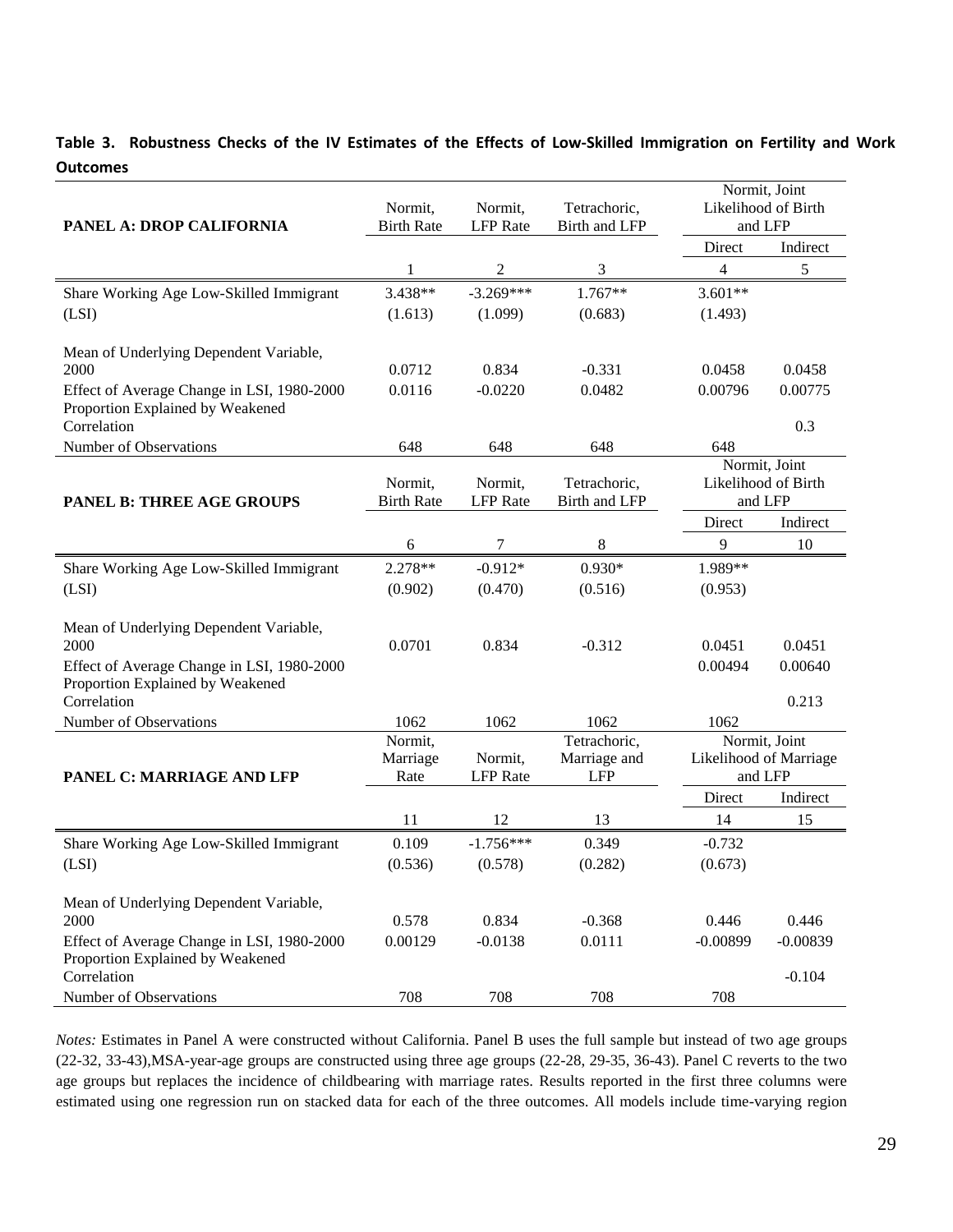fixed effects, MSA fixed effects, age-group fixed effects, the log of income per male college graduate, and the following group-level characteristics: the proportion black, the proportion who are of another non-white race, and the proportion married. Each of the observation-cells is weighted by the population of women represented by the cell, and the robust standard errors in parentheses are clustered by MSA. Reported effects are the change in the underlying dependent variable that would be caused by the change in the share working age low-skilled immigrant experienced by the average member of the sample. \*p  $< .10$ ; \*\*p  $< .05$ ; \*\*\*p  $< .01$